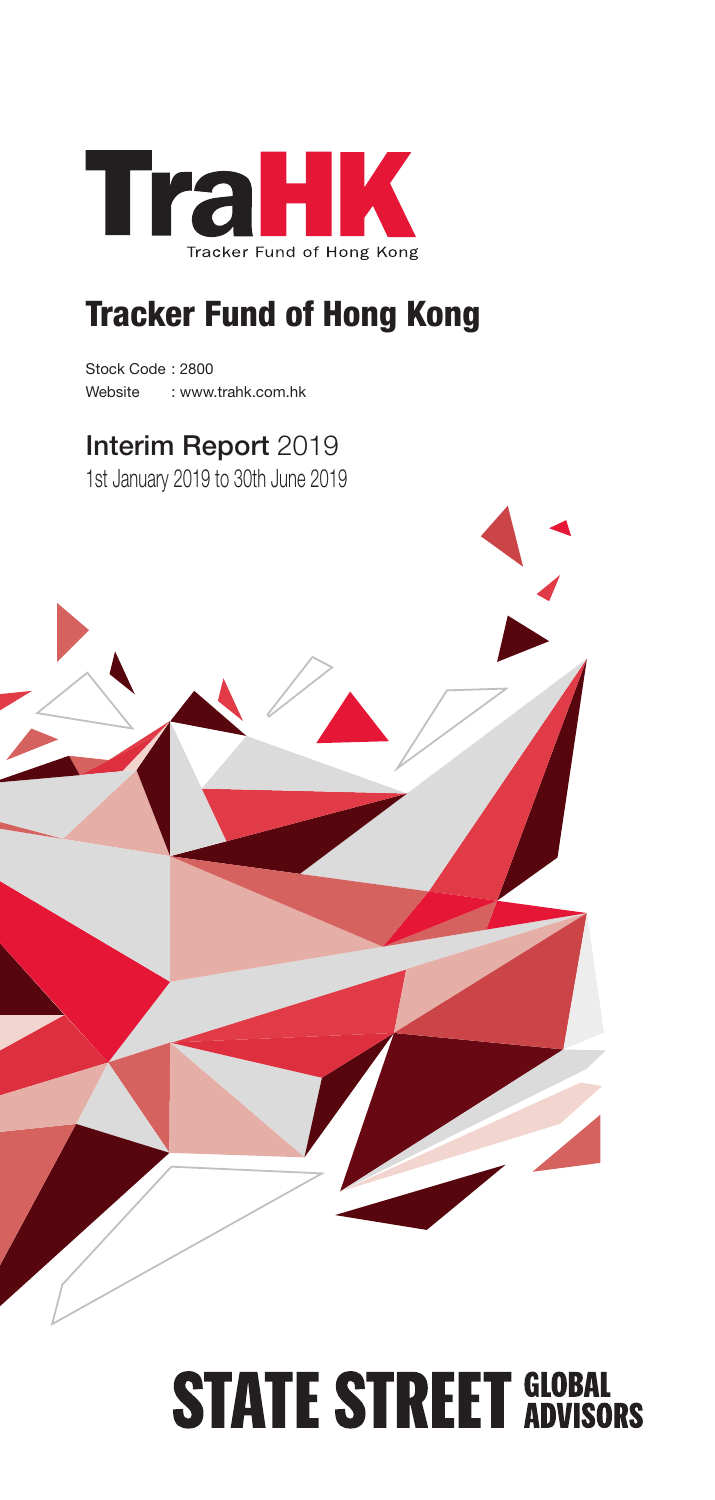## **Tracker Fund of Hong Kong** Interim Report 2019



# Contents

| 1  | Condensed Statement of Net Assets (unaudited)                |
|----|--------------------------------------------------------------|
| 2  | Condensed Statement of Comprehensive Income (unaudited)      |
|    | Condensed Statement of Changes in Net Assets Attributable to |
| 3  | Unitholders of Redeemable Units (unaudited)                  |
| 4  | Condensed Statement of Cash Flows (unaudited)                |
| 5  | Notes to the Unaudited Condensed Financial Statements        |
| 15 | Investment Portfolio (unaudited)                             |
| 17 | Statement of Movements in Investment Portfolio (unaudited)   |
| 18 | Performance Record (unaudited)                               |
| 19 | Administration and Management                                |
|    |                                                              |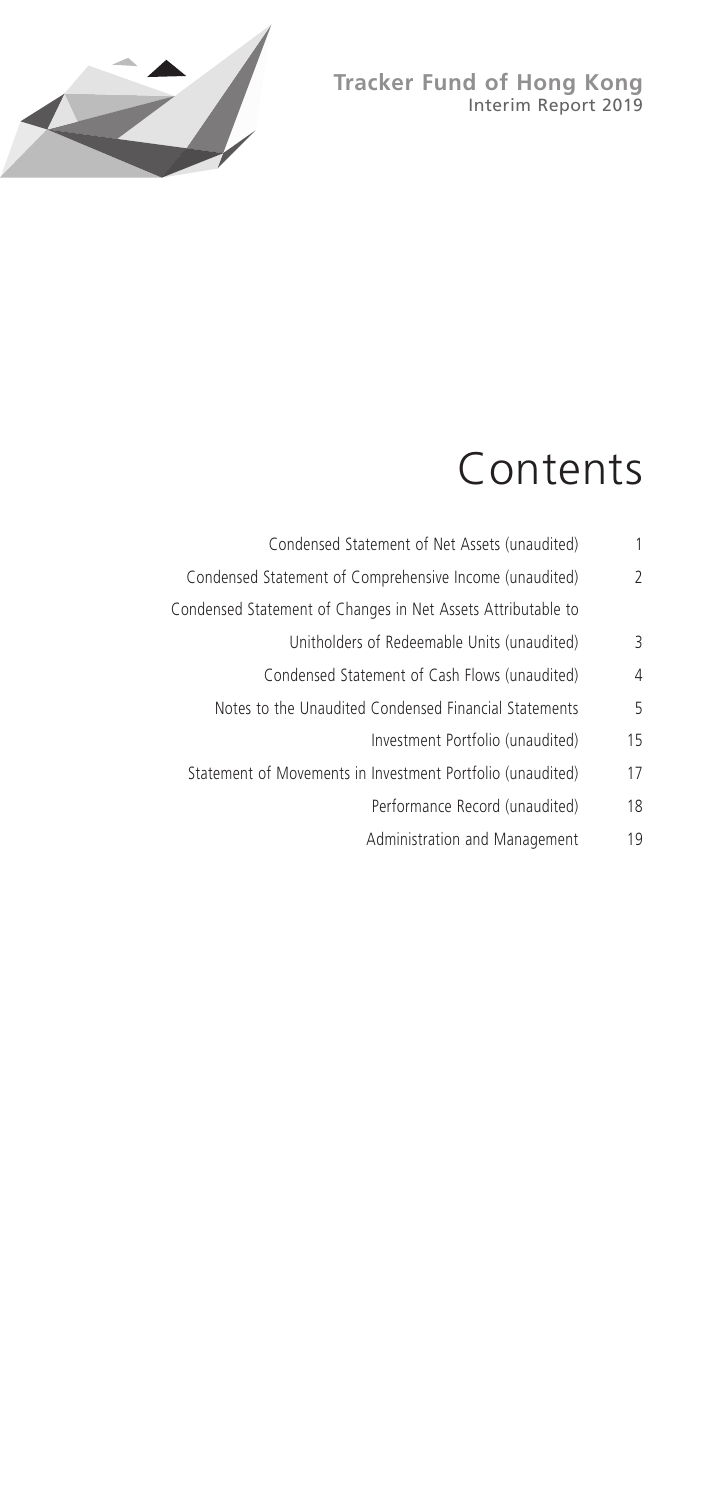

## **CONDENSED STATEMENT OF NET ASSETS (UNAUDITED)**

*AS AT 30TH JUNE 2019*

|                                           |              | (UNAUDITED)        | (AUDITED)                     |
|-------------------------------------------|--------------|--------------------|-------------------------------|
|                                           | <b>Notes</b> | 30.06.2019<br>HK\$ | 31.12.2018<br>HK\$            |
|                                           |              |                    |                               |
| Assets                                    |              |                    |                               |
| <b>Current assets</b>                     |              |                    |                               |
| Investments                               | 12           |                    | 85,810,213,966 81,964,264,535 |
| Dividend receivable                       |              | 549,970,580        | 687,178                       |
| Other accounts receivable and             |              |                    |                               |
| prepayments                               |              | 286,083            | 678,233                       |
| <b>Bank balances</b>                      | 7(d)         | 876,217,727        | 232,321,948                   |
| <b>Total assets</b>                       |              |                    | 87,236,688,356 82,197,951,894 |
| <b>Liabilities</b>                        |              |                    |                               |
| <b>Current liabilities</b>                |              |                    |                               |
| Management fee payable                    | 7(b)         | 7,396,220          | 13,773,831                    |
| Trustee fee payable                       | 7(c)         | 21,664,143         | 7,028,525                     |
| Index license fee payable                 | 8(c)         | 3,315,386          | 3,082,441                     |
| Registrar fee payable                     | 8(a)         | 959,210            | 491,436                       |
| Professional fee payable                  |              | 436,000            | 357,000                       |
| Amounts payable on redemption<br>of units |              |                    |                               |
| Due to broker – payable for securities    |              | 9,304,666          |                               |
| purchased                                 |              | 16,110,074         |                               |
| Other accounts payable and accruals       |              | 3,284,517          | 1,627,130                     |
|                                           |              |                    |                               |
| Liabilities (excluding net assets         |              |                    |                               |
| attributable to unitholders of            |              |                    |                               |
| redeemable units)                         |              | 62,470,216         | 26,360,363                    |
| Net assets attributable to unitholders    |              |                    |                               |
| of redeemable units                       | 5            | 87, 174, 218, 140  | 82,171,591,531                |

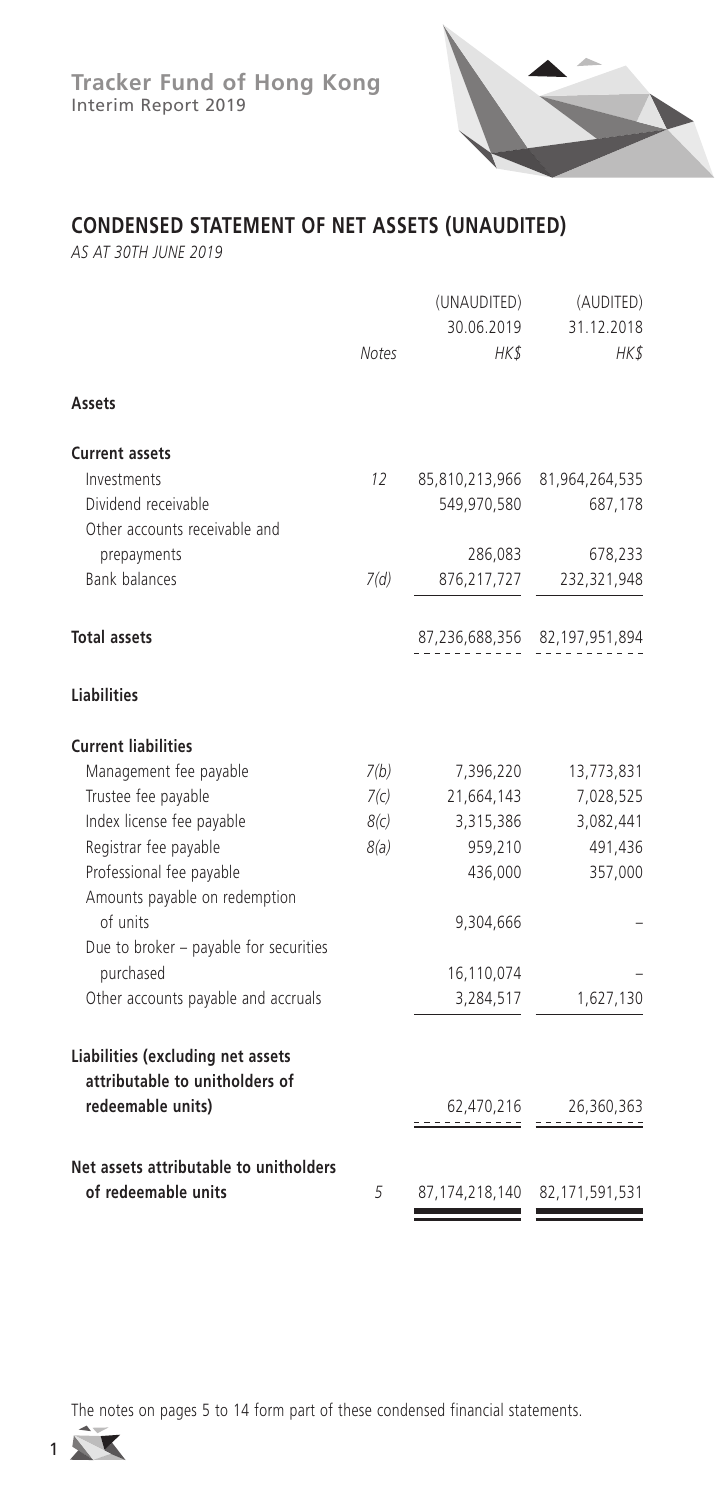

## **CONDENSED STATEMENT OF COMPREHENSIVE INCOME (UNAUDITED)**

*FOR THE PERIOD ENDED 30TH JUNE 2019*

|                                                                    | (UNAUDITED) |                 |                    |
|--------------------------------------------------------------------|-------------|-----------------|--------------------|
|                                                                    |             | 01.01.2019      | 01.01.2018         |
|                                                                    |             | to              | to                 |
|                                                                    |             | 30.06.2019      | 30.06.2018         |
|                                                                    | Notes       | HK\$            | HK\$               |
| Income                                                             |             |                 |                    |
| Dividends                                                          |             | 1,772,355,475   | 1,622,012,482      |
| <b>Bank interest</b>                                               | 7(d)        | 2,855,743       | 811,584            |
| Transaction fee                                                    | 4(a)        | 1,470,000       | 810,000            |
| Other income                                                       | 4(b)        | 1,716,796       | 1,757,921          |
| Net gain/(loss) on investments                                     | 3           | 8,616,893,542   | (3, 166, 600, 548) |
| Total investment income/(loss)                                     |             | 10,395,291,556  | (1, 541, 208, 561) |
| <b>Expenses</b>                                                    |             |                 |                    |
| Management fee                                                     | 7(b)        | 15,376,399      | 16,755,810         |
| Trustee fee                                                        | 7(c)        | 14,635,618      | 16,415,200         |
| Index license fee                                                  | 8(c)        | 6,549,864       | 7,450,839          |
| Transaction costs on investments                                   |             | 6,452,913       | 10,725,404         |
| Registrar fee                                                      | 8(a)        | 1,015,894       | 913,813            |
| Publication and printing expenses                                  |             | 1,170,714       | 225,875            |
| Conversion agent fee                                               | 8(b)        | 1,352,000       | 839,211            |
| Audit fee                                                          |             | 559,720         | 169,600            |
| Bank charges                                                       |             | 267,748         | 128,526            |
| Legal and other professional fees                                  |             | 393,798         | 1,670,043          |
| Other operating expenses                                           |             | 309,317         | 255,133            |
| <b>Total operating expenses</b>                                    |             | 48,083,985      | 55,549,454         |
| Operating profit/(loss)                                            |             | 10,347,207,571  | (1, 596, 758, 015) |
| <b>Finance costs</b>                                               |             |                 |                    |
| Distributions to unitholders of                                    |             |                 |                    |
| redeemable units                                                   | 13          | (463, 948, 875) | (516, 958, 800)    |
| Profit/(loss) after distributions and                              |             |                 |                    |
| before tax                                                         |             | 9,883,258,696   | (2, 113, 716, 815) |
| Withholding tax                                                    | 6           | (72, 570, 511)  | (46, 367, 663)     |
| Increase/(decrease) in net assets                                  |             |                 |                    |
| attributable to unitholders of<br>redeemable units from operations |             | 9,810,688,185   | (2, 160, 084, 478) |

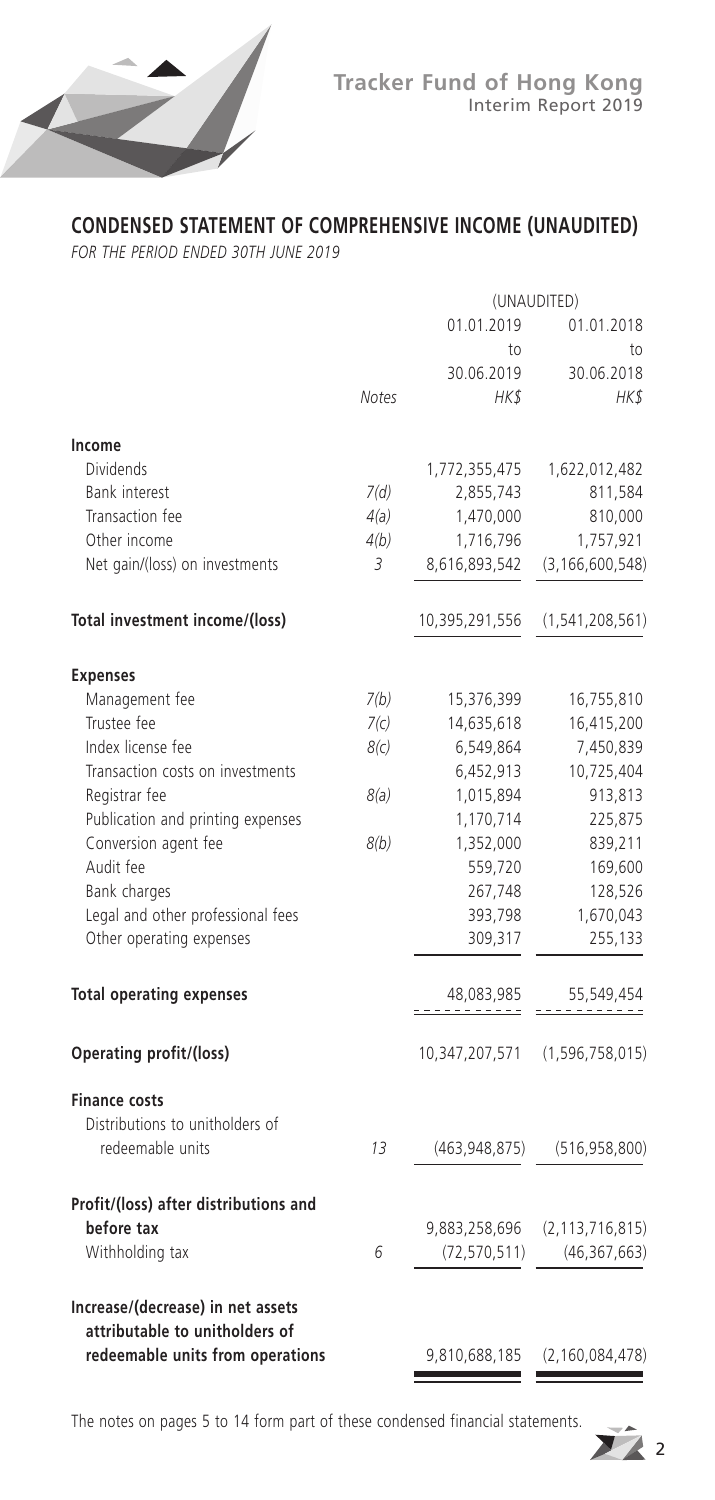

## **CONDENSED STATEMENT OF CHANGES IN NET ASSETS ATTRIBUTABLE TO UNITHOLDERS OF REDEEMABLE UNITS (UNAUDITED)**

*FOR THE PERIOD ENDED 30TH JUNE 2019*

|                                                                              |              | (UNAUDITED) |                                             |
|------------------------------------------------------------------------------|--------------|-------------|---------------------------------------------|
|                                                                              |              | 01.01.2019  | 01.01.2018                                  |
|                                                                              |              | to          | to                                          |
|                                                                              |              |             | 30.06.2019 30.06.2018                       |
|                                                                              | <b>Notes</b> | HK\$        | HK\$                                        |
| Net assets attributable to unitholders<br>of redeemable units at 1st January |              |             | 82,171,591,531 99,223,794,799               |
| Issue of units                                                               |              |             |                                             |
| $-$ In-kind                                                                  | 9            |             | 46,692,698,240 17,967,173,930               |
| - Cash component                                                             | 9            |             | 220,786,336 89,560,426                      |
|                                                                              |              |             | 46,913,484,576 18,056,734,356               |
| Redemption of units                                                          |              |             |                                             |
| $-$ In-kind                                                                  | 9            |             | (51,482,168,114) (22,820,412,669)           |
| - Cash component                                                             | 9            |             | $(239,378,038)$ $(125,852,006)$             |
|                                                                              |              |             | $(51, 721, 546, 152)$ $(22, 946, 264, 675)$ |
| Net redemption of units                                                      |              |             | $(4,808,061,576)$ $(4,889,530,319)$         |
| Increase/(decrease) in net assets<br>attributable to unitholders of          |              |             |                                             |
| redeemable units from operations                                             |              |             | $9,810,688,185$ $(2,160,084,478)$           |
| Net assets attributable to unitholders                                       |              |             |                                             |
| of redeemable units at 30th June                                             |              |             | 87,174,218,140 92,174,180,002               |

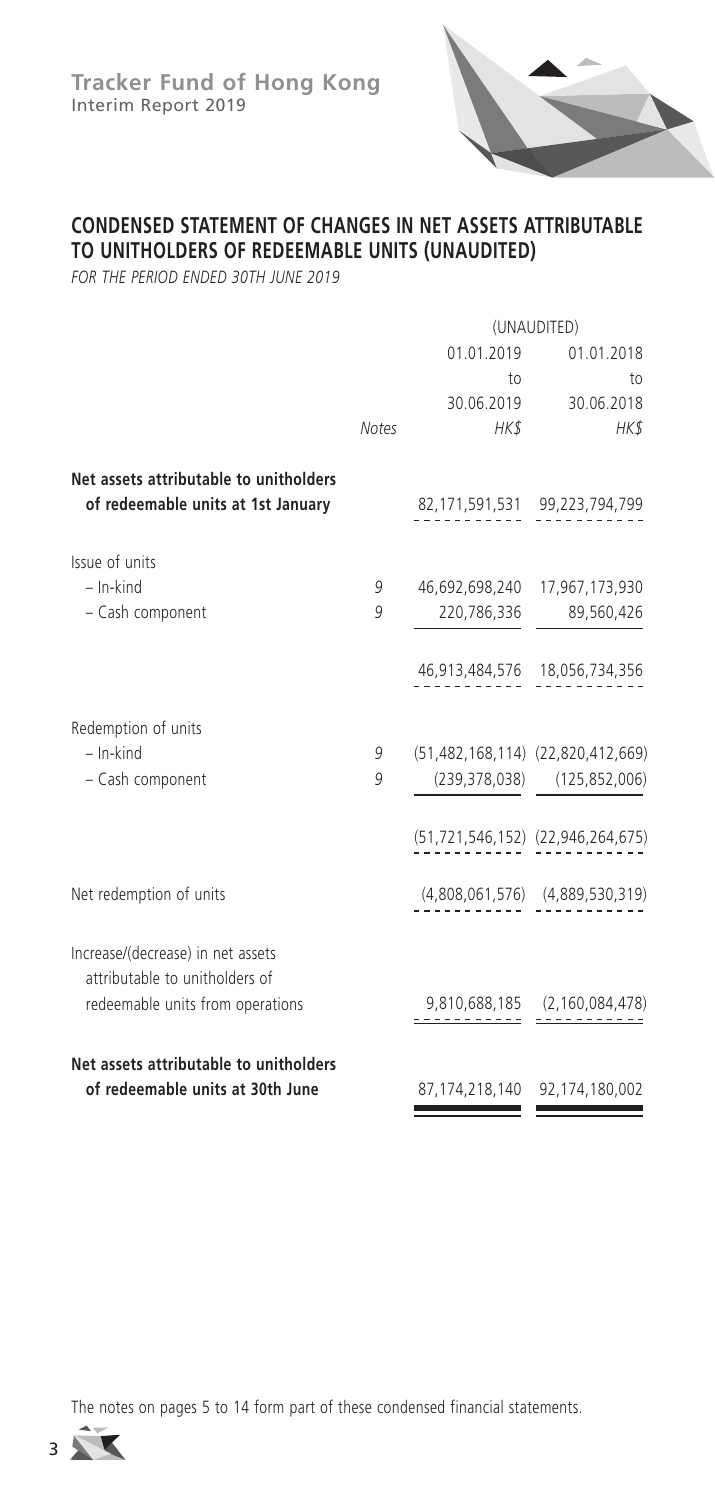

## **CONDENSED STATEMENT OF CASH FLOWS (UNAUDITED)**

*FOR THE PERIOD ENDED 30TH JUNE 2019*

|                                              | (UNAUDITED) |                 |                 |
|----------------------------------------------|-------------|-----------------|-----------------|
|                                              |             | 01.01.2019      | 01.01.2018      |
|                                              |             | to              | to              |
|                                              |             | 30.06.2019      | 30.06.2018      |
|                                              | Notes       | HKS             | HK\$            |
| Cash flows from operating activities         |             |                 |                 |
| Proceeds from sale of investments            | 9           | 3,021,211,790   | 4,112,753,108   |
| Payments for purchase of investments         | g           | (2,970,139,118) | (3,980,371,745) |
| Dividends received                           |             | 1,097,013,200   | 1,036,638,495   |
| Bank interest received                       |             | 2,815,228       | 847,959         |
| Transaction fee received                     |             | 1,470,000       | 825,000         |
| Management fee paid                          |             | (21, 754, 010)  | (15, 914, 647)  |
| Trustee fee paid                             |             |                 | (8, 158, 073)   |
| Index license fee paid                       |             | (6,316,919)     | (7, 342, 544)   |
| Registrar fee paid                           |             | (548, 120)      | (757, 105)      |
| Publication and printing expenses paid       |             | (276, 373)      | (383, 829)      |
| Transaction costs on investments paid        |             | (6, 452, 913)   | (10, 725, 404)  |
| Conversion agent fee paid                    |             | (1,236,000)     | (828,000)       |
| Bank charges paid                            |             | (267, 748)      | (128, 526)      |
| Legal and other professional fees paid       |             | (314, 798)      | (1, 511, 543)   |
| Other operating expenses refund/(paid)       |             | 210,675         | (493, 042)      |
| Net cash generated from                      |             |                 |                 |
| operating activities                         |             | 1,115,414,894   | 1,124,450,104   |
|                                              |             |                 |                 |
| Cash flows from financing activities         |             |                 |                 |
| Cash component received on issue of          |             |                 |                 |
| units                                        | 9           | 220,786,336     | 89,560,426      |
| Cash component paid on redemption            |             |                 |                 |
| of units                                     | 9           | (230, 073, 372) | (120, 962, 272) |
| Interim distribution paid                    | $4(b)$ , 13 | (462, 232, 079) | (515, 200, 879) |
| Net cash used in financing activities        |             | (471, 519, 115) | (546, 602, 725) |
|                                              |             |                 |                 |
| Net increase in cash and<br>cash equivalents |             |                 |                 |
|                                              |             | 643,895,779     | 577,847,379     |
| Cash and cash equivalents at the             |             |                 |                 |
| beginning of the period                      |             | 232,321,948     | 204,889,632     |
| Cash and cash equivalents at the end         |             |                 |                 |
| of the period                                |             | 876,217,727     | 782,737,011     |
| Analysis of balances of cash and             |             |                 |                 |
| cash equivalents:                            |             |                 |                 |
| <b>Bank balances</b>                         | 7(d)        | 876,217,727     | 782,737,011     |
|                                              |             |                 |                 |

Please refer to note 9 for details of major non-cash transactions.

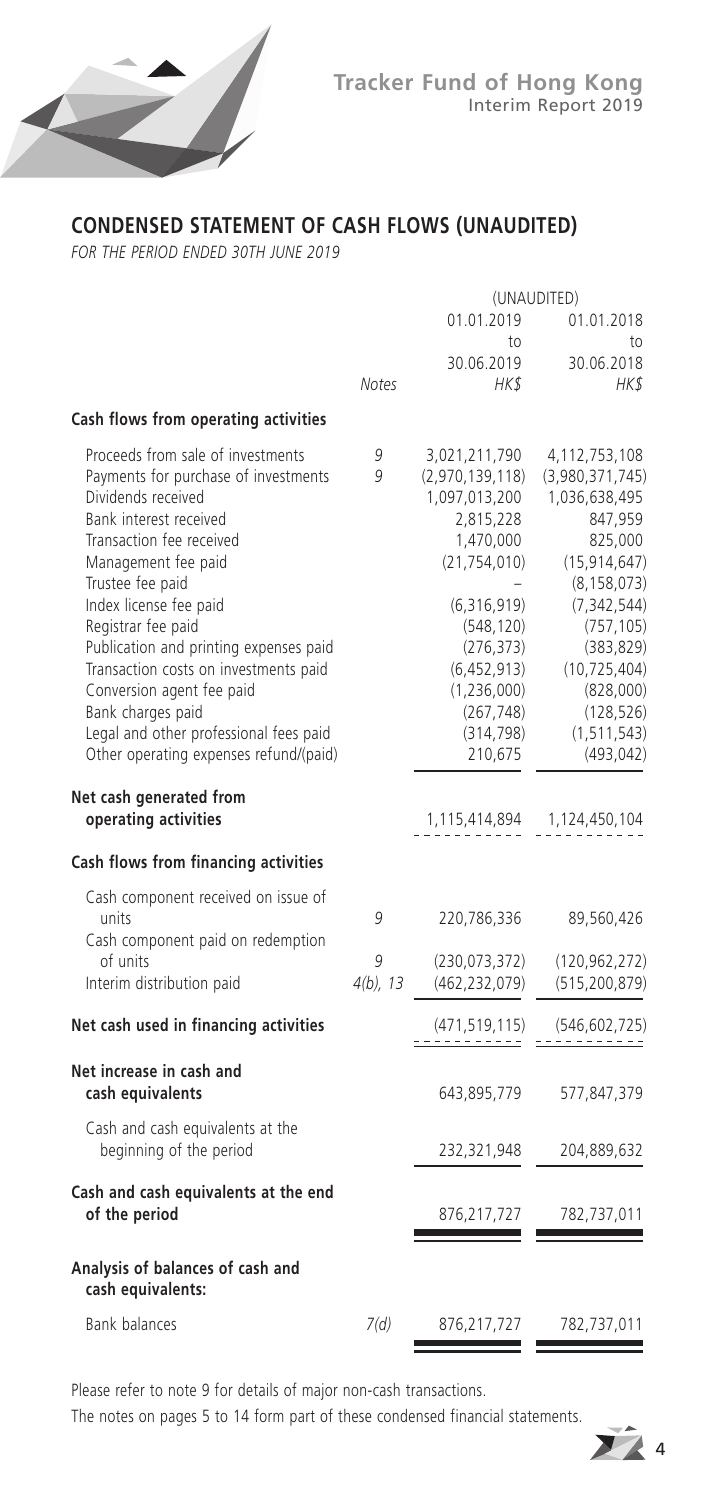

## **NOTES TO THE UNAUDITED CONDENSED FINANCIAL STATEMENTS**

#### **1 General Information**

Tracker Fund of Hong Kong (the "Fund") is a unit trust which is governed by its Trust Deed dated 23rd October 1999, as amended or supplemented from time to time (the "Trust Deed"). The Fund is authorized by the Securities and Futures Commission of Hong Kong under Section 104(1) of the Hong Kong Securities and Futures Ordinance. The Fund is also listed on The Stock Exchange of Hong Kong Limited (a subsidiary of the Hong Kong Exchanges and Clearing Limited).

The manager and the trustee of the Fund are State Street Global Advisors Asia Limited (the "Manager") and State Street Bank and Trust Company (the "Trustee") respectively.

The Fund's objective is to provide investment results that closely correspond to the performance of the Hang Seng Index (the "Index").

#### **2 Basis of preparation and accounting policies**

These unaudited condensed interim financial statements for the six months ended 30th June 2019 have been prepared in accordance with Hong Kong Accounting Standard 34, "Interim financial reporting". The unaudited condensed interim financial statements should be read in conjunction with the annual financial statements for the year ended 31st December 2018, which have been prepared in accordance with Hong Kong Financial Reporting Standards ("HKFRS").

The accounting policies applied are consistent with those of the annual financial statements for the year ended 31st December 2018. Other amendments to HKFRS effective for the financial year ending 31st December 2019 are not expected to have a material impact on the Fund.

#### **3 Net gain/(loss) on investments**

|                                      | (UNAUDITED)   |                    |  |
|--------------------------------------|---------------|--------------------|--|
|                                      | 01.01.2019    | 01.01.2018         |  |
|                                      | to            | to                 |  |
|                                      | 30.06.2019    | 30.06.2018         |  |
|                                      | HK\$          | HK\$               |  |
| Change in unrealized gain/(loss)     |               |                    |  |
| on investments                       | 7,155,538,719 | (9,570,365,023)    |  |
| Realized gain on sale of investments | 1,461,354,823 | 6,403,764,475      |  |
|                                      | 8,616,893,542 | (3, 166, 600, 548) |  |

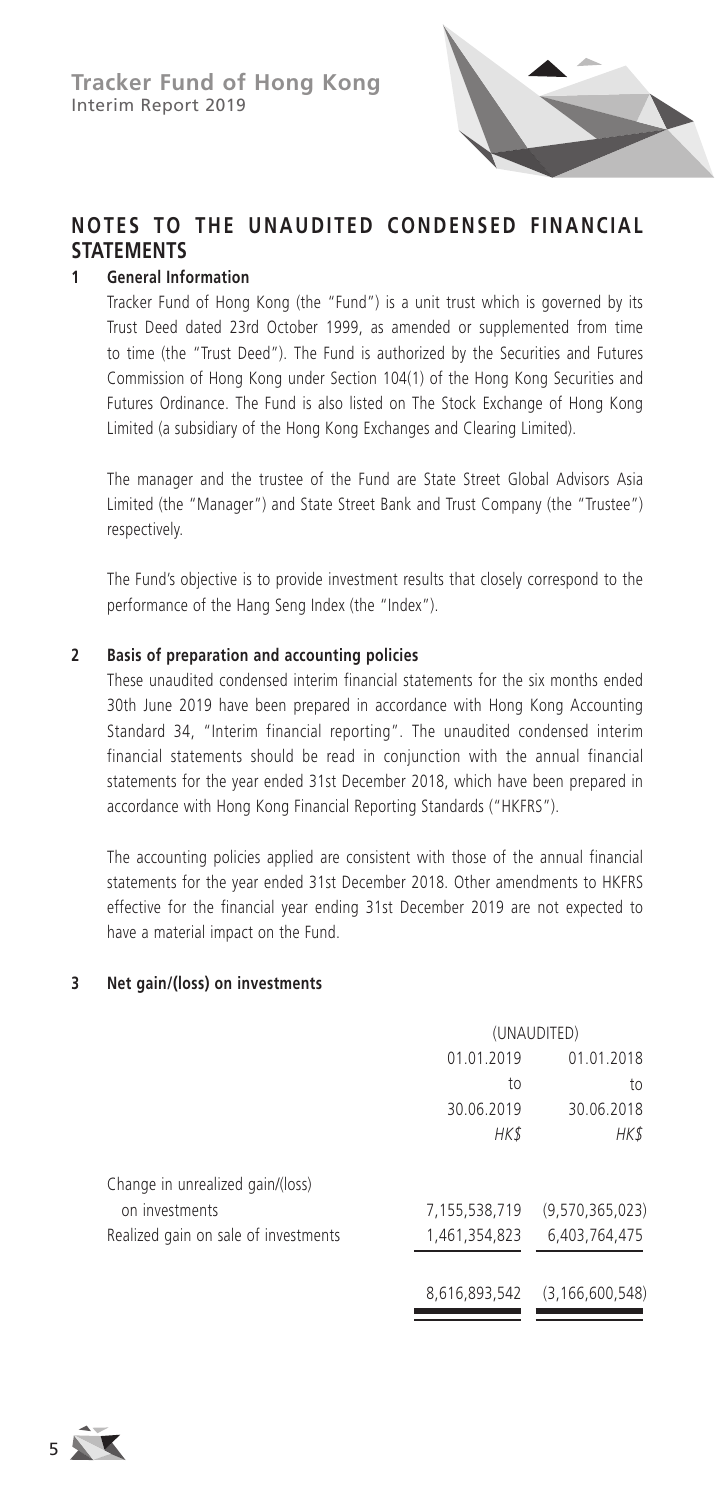

## **4 Income**

*(a) Transaction fee*

Applications to create or redeem units are only made through brokers or dealers (who itself or its agent is a participant in Central Clearing and Settlement System ("CCASS") and to whose or whose agent's account any units are for the time being credited by Hong Kong Securities Clearing Company ("HKSCC")) (the "Participating Dealers") which have executed participation agreements with the Manager, the Trustee, HK Conversion Agency Services Limited (the "Conversion Agent") and HKSCC. The Fund is entitled to receive a transaction fee of HK\$15,000 per total aggregate creation and redemption orders per day per Participating Dealer.

*(b) Other income*

Other income represents registrar charges levied on unitholders (other than HKSCC Nominees) who hold units registered in their own names as at each record date for the relevant distribution. Currently, these charges amount to the lower of HK\$40 per distribution per unitholder and the unitholder's actual distribution entitlement. Such charges are deducted on a half-yearly basis from the half-yearly distributions payable to the relevant unitholders.

## **5 Number of units in issue and net assets attributable to unitholders of redeemable units**

The Fund's capital is represented by the net assets attributable to unitholders of redeemable units. Units are issued through an in-kind creation of an Index Basket with the remaining balances in cash, and are redeemed in-kind with the remaining balances in cash. Creations and redemptions of units during the period are shown on the Condensed Statement of Changes in Net Assets Attributable to Unitholders of Redeemable Units. In accordance with the objectives and risk management policies, the Manager endeavors to invest in appropriate investments while maintaining sufficient liquidity to meet redemption, such liquidity being augmented by disposal of listed securities where necessary.

In accordance with the provisions of the Trust Deed, listed investments are stated at the last traded price on the valuation day for the purpose of determining net asset value per unit for creations and redemptions and for various fee calculations.

Net assets attributable to unitholders of redeemable units at last traded market prices represent a liability in the Condensed Statement of Net Assets, carried at the redemption amount that would be payable at the period end date if the unitholders exercised the right to redeem the units in the Fund.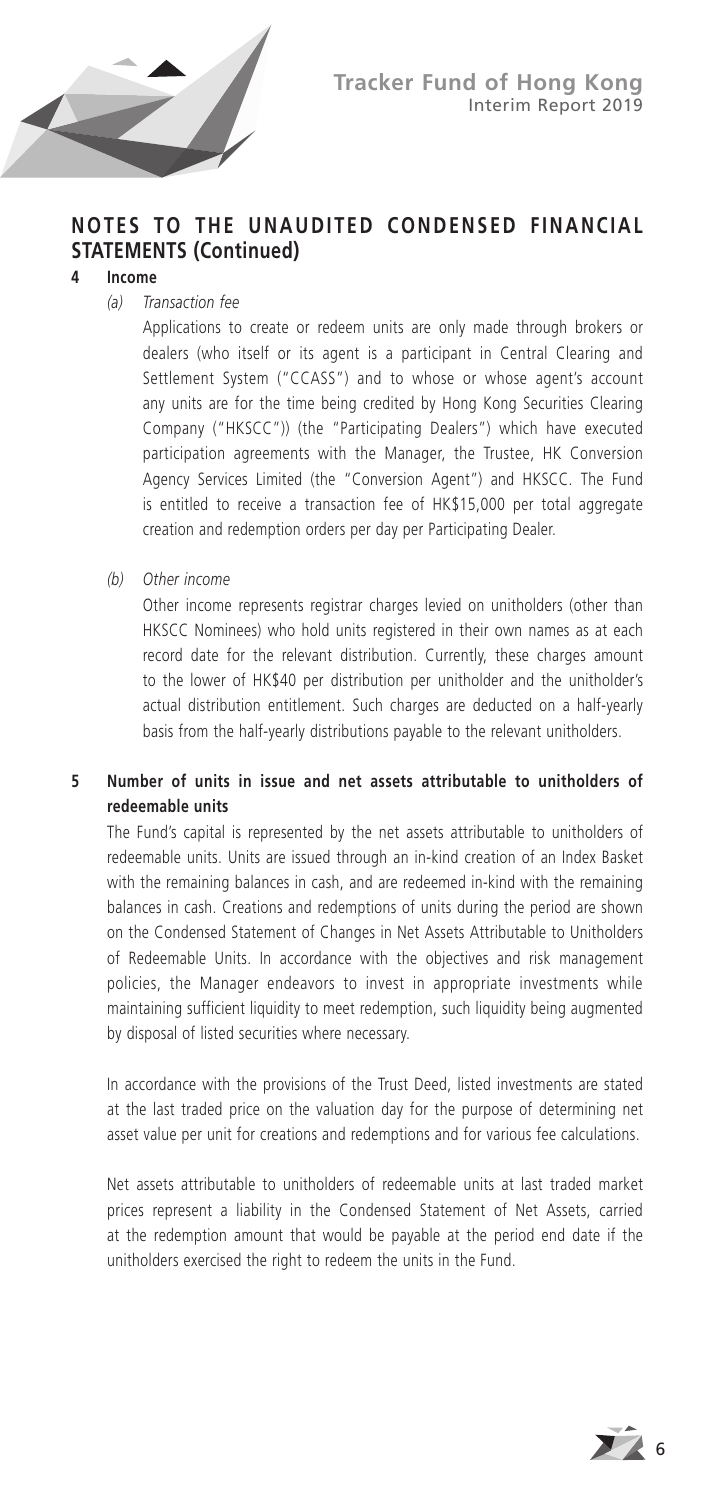

## **5 Number of units in issue and net assets attributable to unitholders of redeemable units (Continued)**

|                                                                                            |                                  | (UNAUDITED)<br>Number of units   |                               |
|--------------------------------------------------------------------------------------------|----------------------------------|----------------------------------|-------------------------------|
|                                                                                            | 01.01.2019                       | 01.07.2018                       | 01.01.2018                    |
|                                                                                            | 10 <sub>0</sub><br>30.06.2019    | 10 <sub>o</sub><br>31.12.2018    | 10 <sub>1</sub><br>30.06.2018 |
| Units in issue at the beginning of<br>the period                                           | 3,155,992,500                    | 3,126,992,500                    | 3,292,992,500                 |
| Issue of units<br>Redemption of units                                                      | 1,638,000,000<br>(1,803,000,000) | 1,093,000,000<br>(1,064,000,000) | 580,000,000<br>(746,000,000)  |
| Units in issue at the end of the period                                                    | 2,990,992,500                    | 3,155,992,500                    | 3,126,992,500                 |
|                                                                                            | HK\$                             | HK\$                             | HK\$                          |
| Net assets attributable to holders<br>of redeemable units                                  | 87,174,218,140                   | 82,171,591,531                   | 92,174,180,002                |
| Net assets attributable to holders of<br>redeemable units (per unit)                       | 29.15                            | 26.04                            | 29.48                         |
| Net asset value per Creation Unit<br>(1 Creation Unit is equivalent to<br>1,000,000 units) | 29,145,582                       | 26,036,688                       | 29,476,943                    |

## **6 Taxation**

No provision for Hong Kong profits tax has been made as the Fund was authorized as a collective investment scheme under Section 104 of the Hong Kong Securities and Futures Ordinance and is therefore exempted from profits tax under Sections 26A(1A) of the Hong Kong Inland Revenue Ordinance.

The Fund invests in H-shares and Red Chips shares of companies in the People's Republic of China ("PRC") listed on the Hong Kong Stock Exchange. Under the PRC Corporate Income Tax Law, the Fund may be liable to pay PRC tax on the capital gains realized in the trading of Red Chips which are determined as PRC Tax Resident Enterprises and H-shares. However, no provision was made for taxation from such gains in the financial statements as the Manager believes that the Fund can sustain a position for not filing a tax return based on the existing tax regulations and that the prevailing enforcement of China tax on capital gains is not probable.

Withholding tax was charged on dividend income received from H-shares and Red Chips during the periods ended 30th June 2019 and 2018.

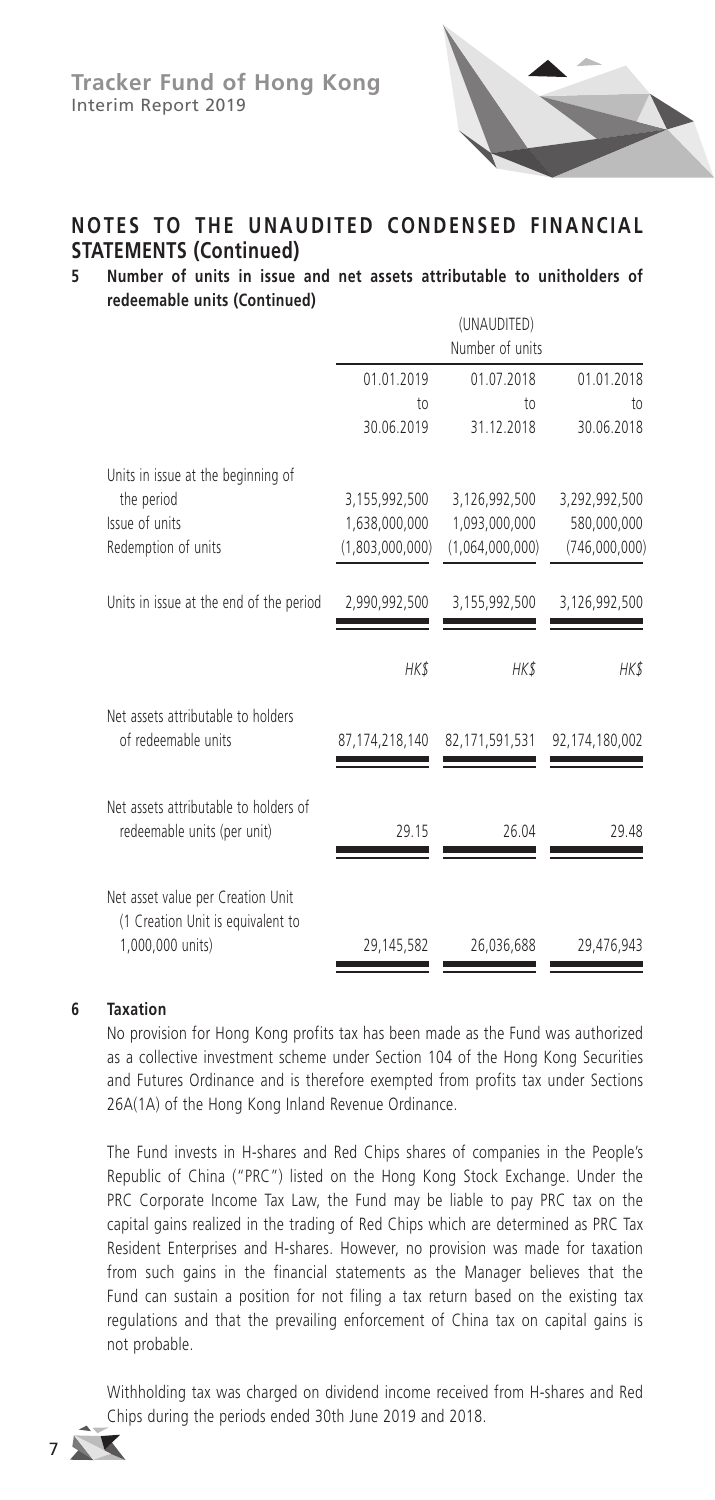

#### **7 Transactions with the related parties/Manager and its Connected Persons**

Parties are considered to be related if one party has the ability to control the other party or exercise significant influence over the other party in making financial or operational decisions. Related parties of the Fund also include the Manager of the Fund and its connected persons. Connected Persons of the Manager are those as defined in the Code on Unit Trusts and Mutual Funds established by the Securities and Futures Commission of Hong Kong (the "SFC Code"). All transactions entered into during the period between the Fund and its related parties, including the Manager and its Connected Persons were carried out in the normal course of business and on normal commercial terms. To the best of the Manager's knowledge, the Fund does not have any other transactions with its related parties, including the Manager and its Connected Persons except for those disclosed below.

*(a) Manager's holding in the Fund*

The directors and officers of the Manager may transact in the units of the Fund as principal. As at 30th June 2019, the directors and officers of the Manager together held 13,000 units in the Fund (as at 31st December 2018: 13,000 units).

#### *(b) Management fee*

The fee payable to the Manager is calculated at the following annual rates of the net asset value of the Fund on the last dealing day in the relevant quarter:

| For the first HK\$15 billion of the net asset value            | 0.050% |
|----------------------------------------------------------------|--------|
| For the next HK\$15 billion of the net asset value             | 0.045% |
| For the next HK\$15 billion of the net asset value             | 0.030% |
| Any amount by which the net asset value exceeds HK\$45 billion | 0.025% |

The management fee is accrued daily and payable quarterly in arrears.

*(c) Trustee fee*

The fee payable to the Trustee is calculated at the following annual rates of the net asset value of the Fund of the last dealing day in the relevant quarter:

| For the first HK\$15 billion of the net asset value            | 0.050% |
|----------------------------------------------------------------|--------|
| For the next HK\$15 billion of the net asset value             | 0.045% |
| For the next HK\$15 billion of the net asset value             | 0.030% |
| Any amount by which the net asset value exceeds HK\$45 billion | 0.025% |

The trustee fee is accrued daily and payable quarterly in arrears.

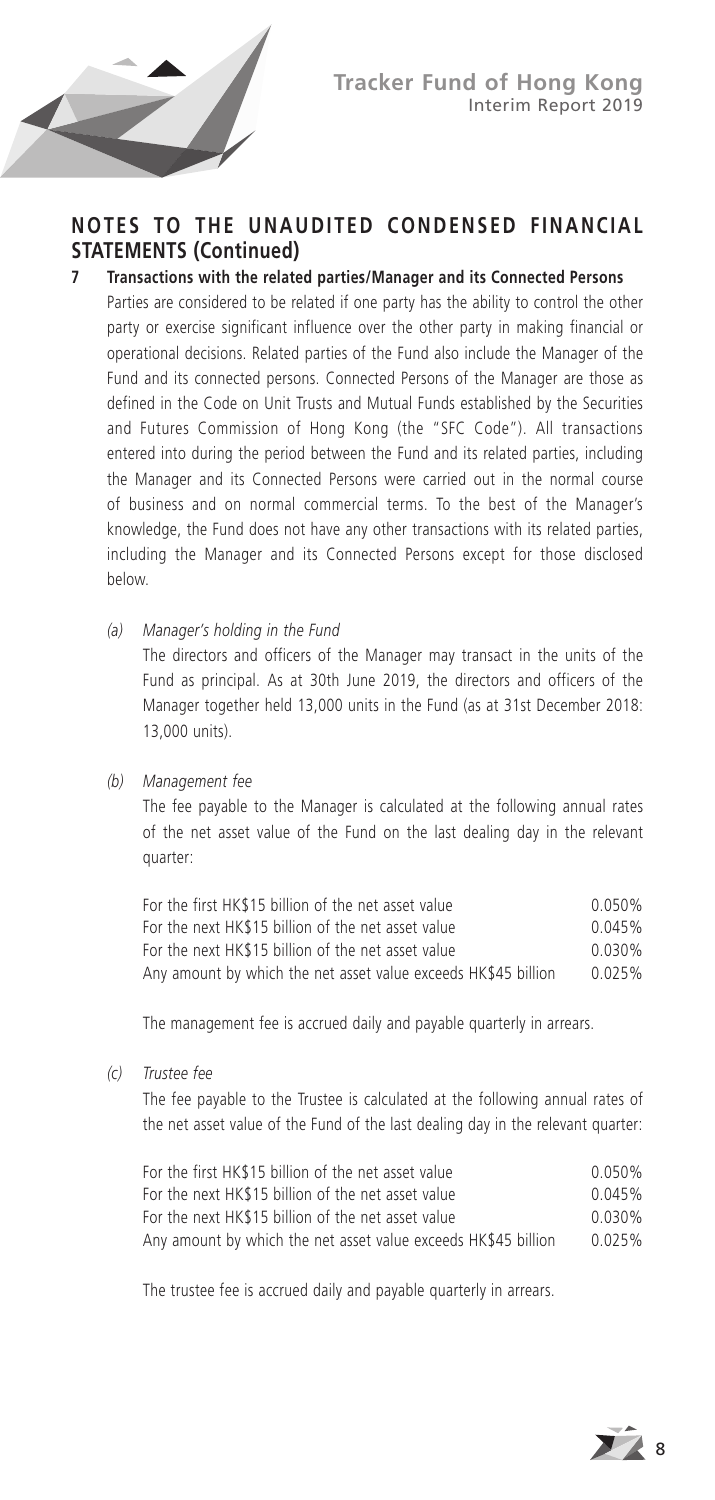

## **7 Transactions with the related parties/Manager and its Connected Persons (Continued)**

*(d) Bank balances*

Bank balance held with the Trustee amounted to HK\$10,274,695 as at 30th June 2019 (as at 31st December 2018: HK\$7,913,757). Such account is interest bearing. Interest income amounting to HK\$4,692 was accrued and received for the period ended to 30th June 2019 with respect to the bank balance held with the Trustee (period ended 30th June 2018: HK\$512).

#### **8 Other fees**

*(a) Registrar fee*

The fee payable to Computershare Hong Kong Investor Services Limited (the "Registrar"), is calculated based on the number of unitholders on the register on the first business day of the relevant month at the following fee scale, subject to a monthly maximum aggregate registrar fee of HK\$1,000,000.

> *HK\$* (per month)

| For the first 2,000 Unitholders                                  | 12,000 |
|------------------------------------------------------------------|--------|
| For every additional 1,000 Unitholders up to 100,000 Unitholders | 2.650  |
| For every additional 1,000 Unitholders above 100,000 Unitholders | 2.250  |

The registrar fee is accrued daily and payable monthly in advance.

The Registrar is also reimbursed for all of its out-of-pocket expenses incurred in connection with performing its services.

*(b) Conversion agent fee*

The Conversion Agent, HK Conversion Agency Services Limited, received a monthly retainer fee of HK\$16,000 plus a transaction fee of HK\$12,000 on total aggregate creation and redemption orders per day per Participating Dealer.

The conversion agent fee is accrued daily and payable monthly in arrears.

*(c) Index license fee*

Prior to 1 April 2019, the index license fee is calculated at the rate of 0.015% per annum on the daily average net asset value of the Fund, subject to a minimum of US\$10,000 per annum. With effect from 1 April 2019, the index license fee is calculated at the following annual rates of the net asset value of the Fund, subject to a minimum fee of US\$10,000:

| For the first HK\$100 billion of the net asset value            | 0.015%  |
|-----------------------------------------------------------------|---------|
| For the next HK\$100 billion of the net asset value             | 0.0135% |
| Any amount by which the net asset value exceeds HK\$200 billion | 0.012%  |

The index license fee is accrued daily and payable quarterly in arrears.

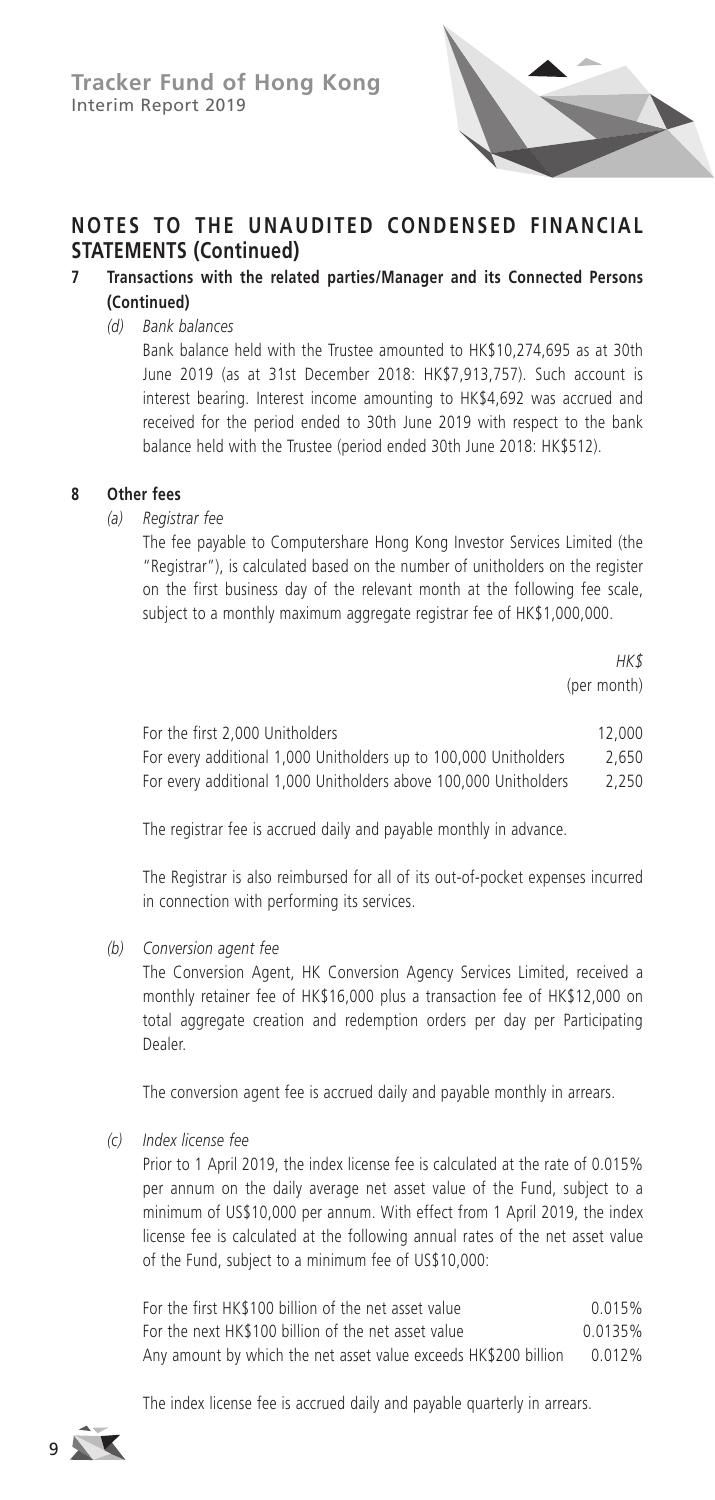

#### **9 Major non-cash transactions**

In accordance with the Trust Deed, units are issued through an in-kind creation of an Index Basket with the remaining balances in cash. For each Creation Unit (of 1,000,000 units), the Fund receives an Index Basket consisting of constituent shares as determined by the Manager on a daily basis. During the period ended 30th June 2019, the Fund issued 1,638,000,000 units (for the period ended 30th June 2018: 580,000,000 units), totaling HK\$46,913,484,576 (for the period ended 30th June 2018: HK\$18,056,734,356) in exchange for Index Baskets consisting of investments valued at HK\$46,692,698,240 (for the period ended 30th June 2018: HK\$17,967,173,930) plus the relevant cash component of HK\$220,786,336 (for the period ended 30th June 2018: HK\$89,560,426).

In accordance with the Trust Deed, units are redeemed in-kind with the remaining balances in cash. During the period ended 30th June 2019, the Fund redeemed 1,803,000,000 units (for the period ended 30th June 2018: 746,000,000 units), totaling HK\$51,721,546,152 (for the period ended 30th June 2018: HK\$22,946,264,675) in exchange for Index Baskets consisting of investments valued at HK\$51,482,168,114 (for the period ended 30th June 2018: HK\$22,820,412,669) plus the relevant cash component of HK\$239,378,038 (for the period ended 30th June 2018: HK\$125,852,006).

#### **10 Soft dollar practices**

The Manager may effect transactions, provided that any such transaction is consistent with standards of "best execution", by or through the agency of another person for the account of the Fund with whom the Manager or any of its Connected Persons have an arrangement under which that party will from time to time provide to or procure for the Manager or any of its Connected Persons goods, services or other benefits (such as research and advisory services, computer hardware associated with specialized software or research services and performance measures) the nature of which is such that their provision can reasonably be expected to benefit the Fund as a whole and may contribute to an improvement in the performance of the Fund. For the avoidance of doubt, such goods and services may not include travel, accommodation, entertainment, general administrative goods or services, general office equipment or premises, membership fees, employees' salaries or direct money payments.

Since the inception of the Fund, the Manager had not participated in any soft dollar arrangements in respect of any transactions for the account of the Fund.

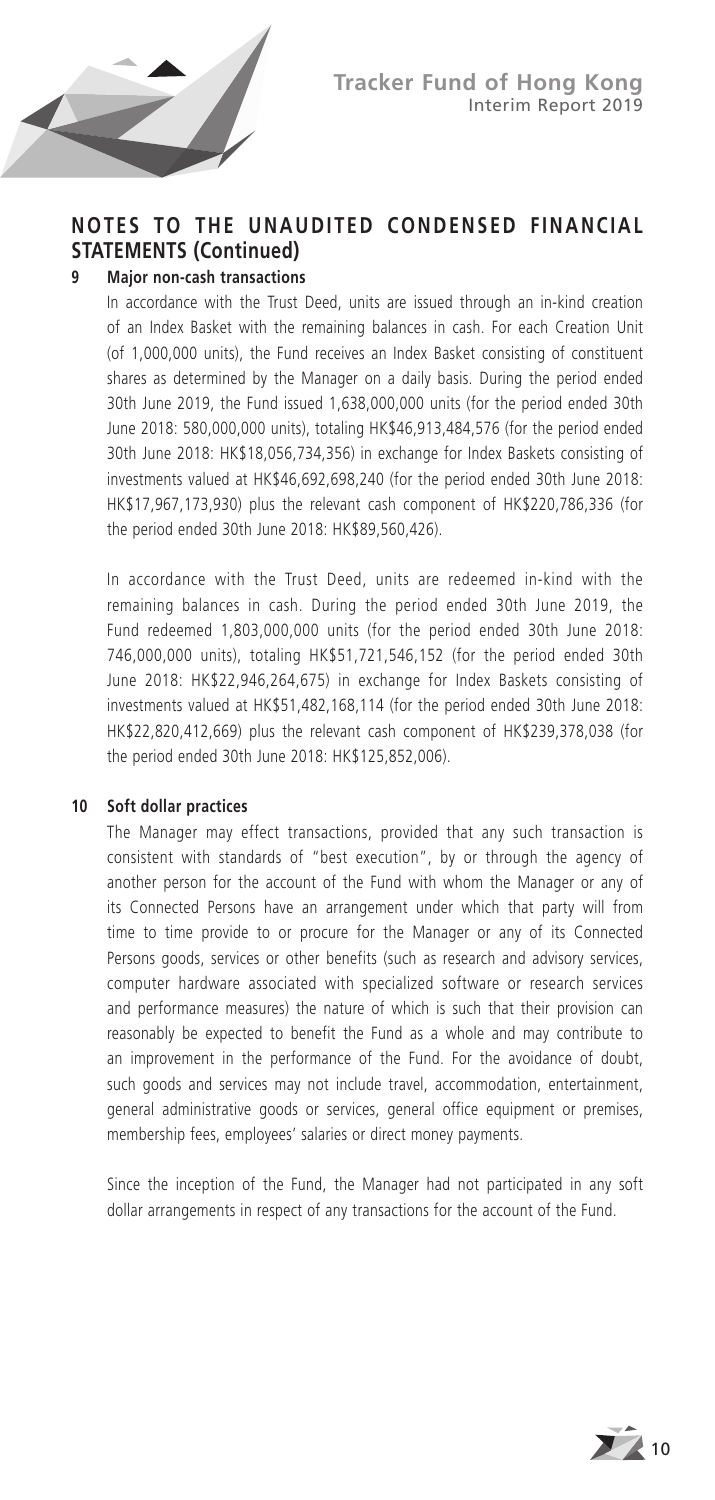

## **11 Investment limitations and prohibitions under the SFC Code**

Pursuant to the SFC's Guidelines for Regulating Index Tracking Exchange Traded Funds (the "ETF Guidelines"), the Manager is permitted to overweight the holdings of the Fund relative to its respective weightings in the underlying index, on the condition that the maximum extra weighting in any constituent securities will not exceed the maximum limit reasonably determined by the Fund and after consultation with the SFC. The maximum limit for each of the Fund has been disclosed in its respective prospectus.

The Manager has confirmed that the Fund has complied with this limit during the period ended 30th June 2019 and the year ended 31st December 2018.

The SFC Code allows the Fund to invest in constituent securities issued by a single issuer for more than 10% of the Fund's net asset value provided that the investment is limited to any constituent securities that each accounts for more than 10% of the weighting of the Index and the Fund's holding of any such constituent securities may not exceed their respective weightings in the Index (except as a result of changes in the composition of the Index and the excess is transitional and temporary in nature).

Constituent securities that account for more than 10% of the net asset value of the Fund as at 30th June 2019 and 31st December 2018 were as follows:

|                          |            | Respective weighting<br>in the Index $(\%)$ |            | % of net asset value |
|--------------------------|------------|---------------------------------------------|------------|----------------------|
|                          | 30.06.2019 | 31.12.2018                                  | 30.06.2019 | 31.12.2018           |
| AIA Group Ltd.           | 10.6       | 9.3                                         | 10.5       | 9.2                  |
| Tencent Holdings Ltd     | 10.0       | 10.1                                        | 9.8        | 10.1                 |
| <b>HSBC Holdings plc</b> | 9.6        | 10.0                                        | 9.5        | 10.0                 |
| Total                    | 30.2       | 29.4                                        | 29.8       | 29.3                 |

Except as disclosed above, there were no other securities that individually accounted for more than 10% of the net asset value of the Fund as at 30th June 2019 and 31st December 2018.

During the period ended 30th June 2019, the Hang Seng Index increased by 10.43% (for the period ended 30th June 2018: decreased by 3.22%), while the net asset value per unit of the Fund increased by 11.94% (for the period ended 30th June 2018: decreased by 2.16%).

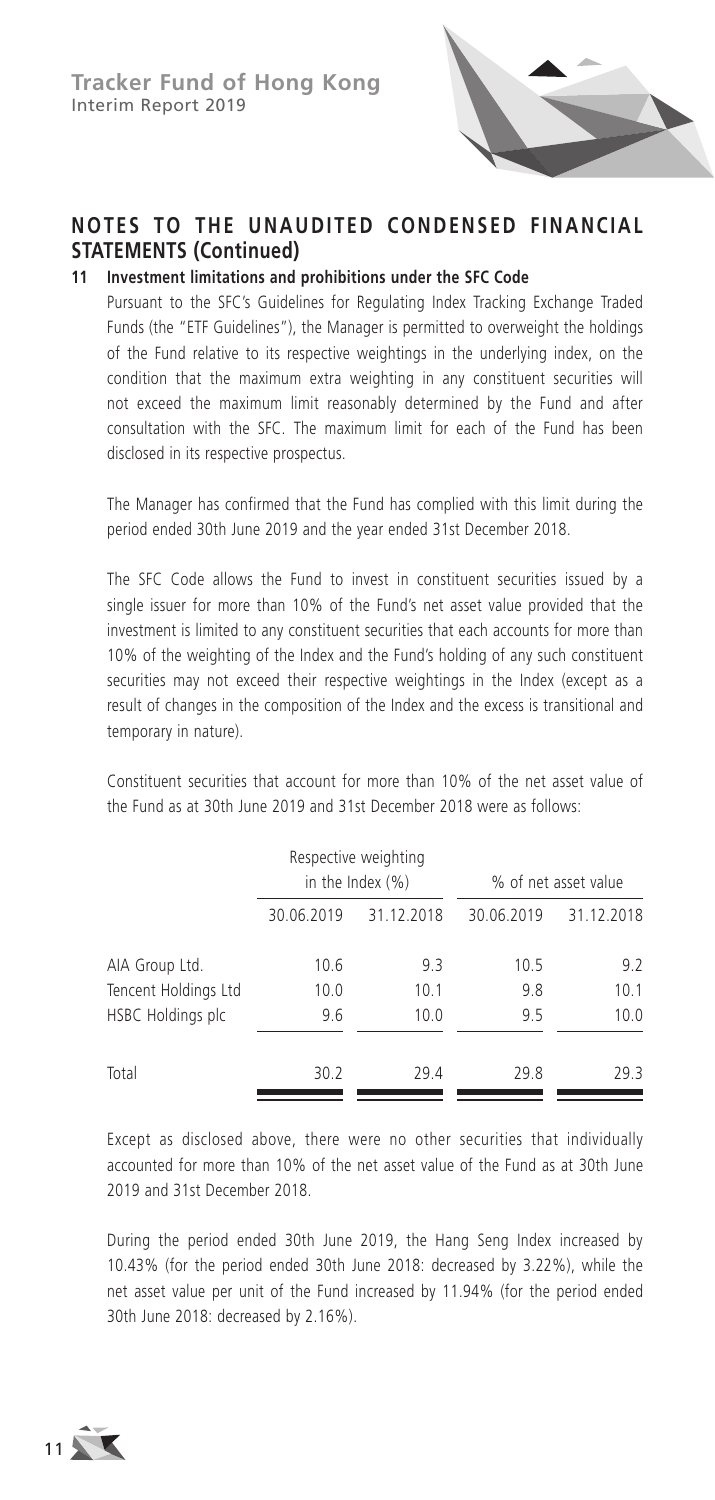

## **NOTES TO THE UNAUDITED CONDENSED FINANCIAL STATEMENTS (Continued) 12 Financial risk management**

*(a) Fair value estimation*

The fair value of financial assets and liabilities traded in active markets (such as publicly traded derivatives and trading securities) are based on quoted market prices at the close of trading on the period end date.

A financial instrument is regarded as quoted in an active market if quoted prices are readily and regularly available from an exchange, dealer, broker, industry group, pricing service, or regulatory agency, and those prices represent actual and regularly occurring market transactions on an arm's length basis.

The carrying value less impairment provision of other receivables and payables are assumed to approximate their fair values. The fair value of financial liabilities for disclosure purposes is estimated by discounting the future contractual cash flows at the current market interest rate that is available to the Fund for similar financial instruments.

HKFRS 13 requires the Fund to classify fair value measurements using a fair value hierarchy that reflects the significance of the inputs used in making the measurements. The fair value hierarchy has the following levels:

- Quoted prices (unadjusted) in active markets for identical assets or liabilities that the Fund can access at the measurement date (level 1).
- Inputs other than quoted prices included within level 1 that are observable for the asset or liability, either directly (that is, as prices) or indirectly (that is, derived from prices) (level 2).
- Inputs for the asset or liability that are not based on observable market data (that is, unobservable inputs) (level 3).

The level in the fair value hierarchy within which the fair value measurement is categorized in its entirety is determined on the basis of the lowest level input that is significant to the fair value measurement in its entirety. For this purpose, the significance of an input is assessed against the fair value measurement in its entirety. If a fair value measurement uses observable inputs that require significant adjustment based on unobservable inputs, that measurement is a level 3 measurement. Assessing the significance of a particular input to the fair value measurement in its entirety requires judgment, considering factors specific to the asset or liability.

The determination of what constitutes "observable" requires significant judgment by the Fund. The Fund considers observable data to be that market data that is readily available, regularly distributed or updated, reliable and verifiable, not proprietary, and provided by independent sources that are actively involved in the relevant market.

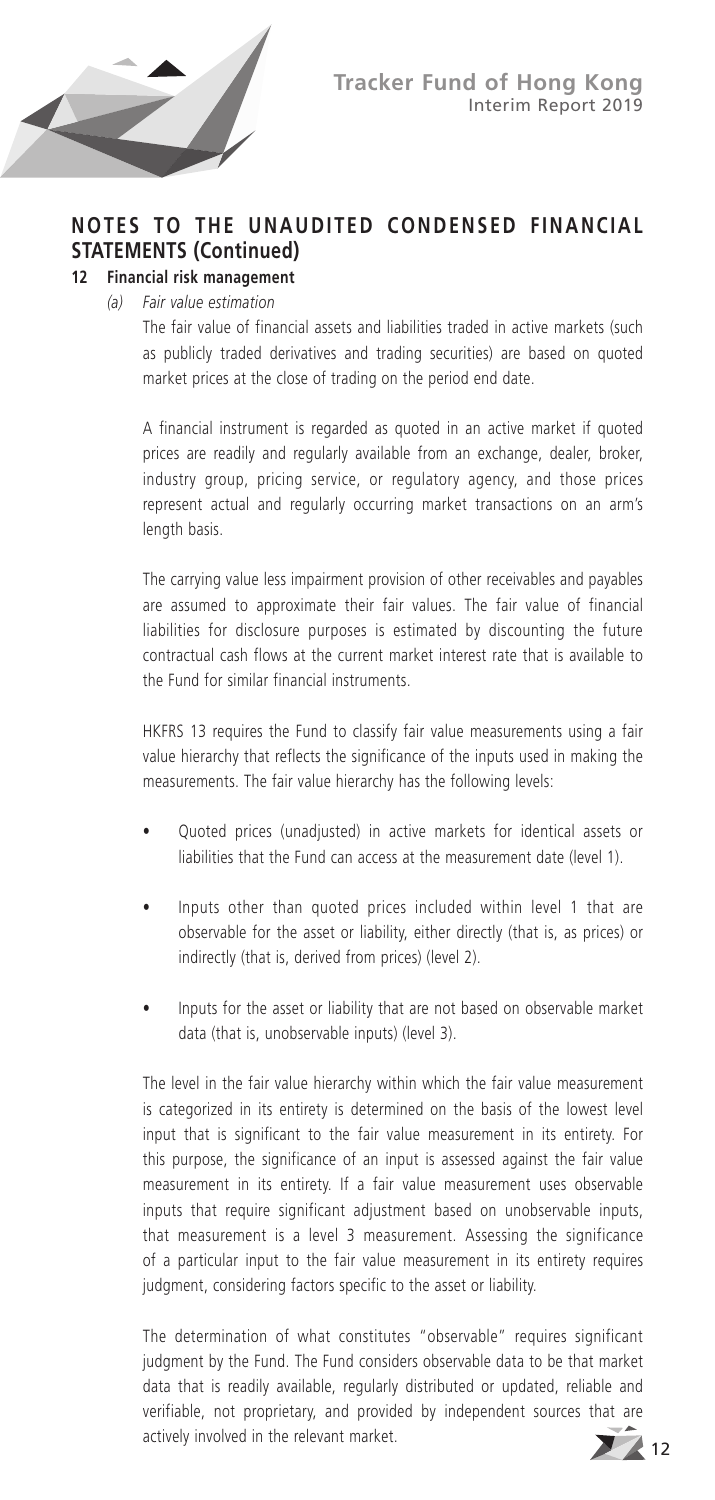

## **NOTES TO THE UNAUDITED CONDENSED FINANCIAL STATEMENTS (Continued)**<br>12 Financial risk management (

#### **12 Financial risk management (Continued)**

#### *(a) Fair value estimation (Continued)*

The following table analyses within the fair value hierarchy the Fund's investments (by class) measured at fair value at 30th June 2019 and 31st December 2018.

All fair value measurements disclosed are recurring fair value measurements.

|                                                                                             | Level1<br>HK\$        | Level <sub>2</sub><br>HK\$ | Level3<br>HK\$ | Total<br><b>HK\$</b> |
|---------------------------------------------------------------------------------------------|-----------------------|----------------------------|----------------|----------------------|
| At 30th June 2019<br>Assets<br>Financial assets at<br>fair value through<br>profit or loss: |                       |                            |                |                      |
| - Equity securities                                                                         | 85,810,213,966        |                            |                | 85,810,213,966       |
|                                                                                             | Level1<br><b>HK\$</b> | Level <sub>2</sub><br>HK\$ | Level3<br>HK\$ | Total<br><b>HK\$</b> |
| At 31st December<br>2018                                                                    |                       |                            |                |                      |
| Assets                                                                                      |                       |                            |                |                      |
| Financial assets at fair<br>value through<br>profit or loss:                                |                       |                            |                |                      |
| - Equity securities                                                                         | 81,964,264,535        |                            |                | 81,964,264,535       |

Investments whose values are based on quoted market prices in active markets, and therefore classified within level 1, include active listed equities. The Fund does not adjust the quoted price for these instruments.

Financial instruments that trade in markets that are not considered to be active but are valued based on quoted market prices, dealer quotations or alternative pricing sources supported by observable inputs are classified within level 2. As of 30th June 2019 and 31st December 2018, the Fund did not hold any investments classified in level 2.

Investments classified within level 3 have significant unobservable inputs, as they trade infrequently. As of 30th June 2019 and 31st December 2018, the Fund did not hold any investments classified in level 3.

For the periods ended 30th June 2019 and the year ended 31st December 2018, there were no transfers of financial instruments between levels.

The assets and liabilities included in the Condensed Statement of Net Assets except investments are carried at amortized cost; their carrying values are a reasonable approximation of fair value.

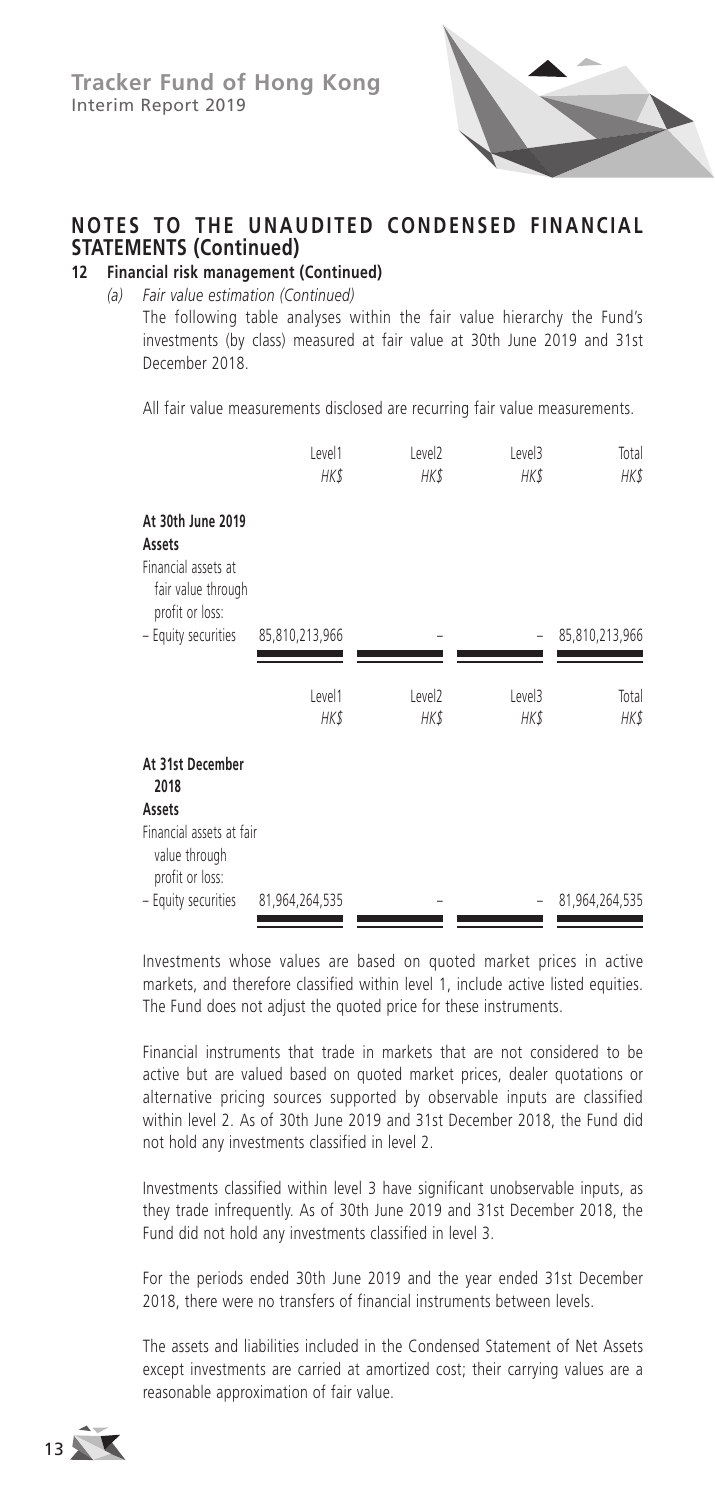

**13 Distributions**

|                                                                                                                              | (UNAUDITED) |             |  |
|------------------------------------------------------------------------------------------------------------------------------|-------------|-------------|--|
|                                                                                                                              | 2019        | 2018        |  |
|                                                                                                                              | <b>HK\$</b> | HK\$        |  |
| Interim distribution<br>- HK\$0.16 on 3,230,992,500 units paid<br>on 31st May 2018<br>- HK\$0.15 on 3,092,992,500 units paid |             | 516,958,800 |  |
| on 31st May 2019                                                                                                             | 463,948,875 |             |  |

#### **14 Segment information**

The Manager makes the strategic resource allocations on behalf of the Fund. The Fund has determined the operating segments based on the reports reviewed by the Manager, which are used to make strategic decisions.

The Manager is responsible for the Fund's entire portfolio and considers the business to have a single operating segment. The objective of the Fund is to track the performance of its index and invests in substantially all the index constituents with security weight and industry weight that are closely aligned with the characteristics of the tracked index.

The Fund trades in the constituent shares of the Hang Seng Index with the objective to provide investment results that closely correspond to the performance of the Index.

The internal reporting provided to the Manager for the Fund's assets, liabilities and performance is prepared on a consistent basis with the measurement and recognition principles of HKFRS.

There were no changes in the reportable segment during the period.

The Fund is domiciled in Hong Kong. All of the Fund's income is generated in Hong Kong. Majority of such income is from investments in entities listed in Hong Kong.

The Fund has no assets classified as non-current assets. The Fund has portfolios that closely correspond to the security weight and industry weight of the relevant tracked index. Please refer to note 11 for investment holdings account for more than 10% of the Fund's net assets.

The Fund also has a diversified unitholder population. However, as at 30th June 2019 and 31st December 2018, there was one nominee company that held more than 10% of the Fund's net assets. The nominee company's holdings were 88.35% as at 30th June 2019 and 88.73% as at 31st December 2018.

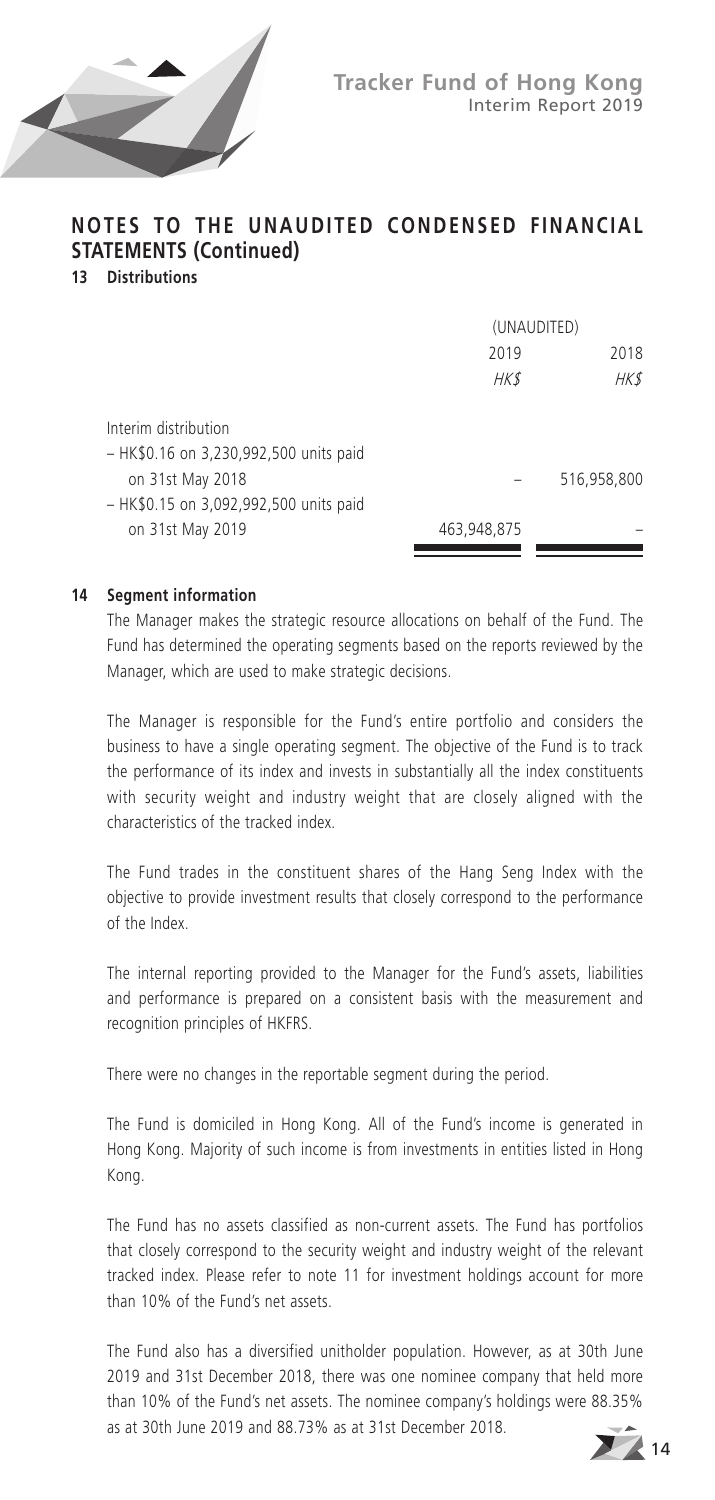

## **INVESTMENT PORTFOLIO (UNAUDITED)**

*AS AT 30TH JUNE 2019*

|                                                               | Holdings     | Fair value<br>HK\$ | % of net assets |
|---------------------------------------------------------------|--------------|--------------------|-----------------|
| Hong Kong<br>Listed investments (98.44%)<br>Equities (98.44%) |              |                    |                 |
| Commence and Industry (33.75%)                                |              |                    |                 |
| AAC Technologies Holdings Ltd.                                | 6,628,585    | 293,977,745        | 0.34            |
| China Mengniu Dairy Co. Ltd.                                  | 25,050,703   | 757,783,766        | 0.87            |
| China Mobile Ltd.                                             | 55,966,562   | 3,982,020,886      | 4.57            |
| China Petroleum & Chemical Corporation                        | 232,456,539  | 1,234,344,222      | 1.42            |
| China Shenhua Energy Co. Ltd.                                 | 30,964,646   | 506,581,609        | 0.58            |
| China Unicom (Hong Kong) Ltd.                                 | 55,755,990   | 477,828,834        | 0.55            |
| CITIC Ltd.                                                    | 53,008,721   | 596,878,198        | 0.69            |
| CK Hutchison Holdings Ltd.                                    | 24,594,180   | 1,893,751,860      | 2.17            |
| CNOOC Ltd.                                                    | 162,715,532  | 2,173,879,508      | 2.49            |
| CSPC Pharmaceutical Group Ltd.                                | 42,614,366   | 536,941,012        | 0.62            |
| Galaxy Entertainment Group Ltd.                               | 19,723,782   | 1,038,457,122      | 1.19            |
| Geely Automobile Holdings Ltd.                                | 49, 143, 157 | 656,552,577        | 0.75            |
| Hengan International Group Co. Ltd.                           | 6,504,147    | 373,663,245        | 0.43            |
| MTR Corporation Ltd.                                          | 13,999,088   | 736,352,029        | 0.84            |
| PetroChina Co. Ltd.                                           | 192,233,550  | 828,526,600        | 0.95            |
| Sands China Ltd.                                              | 22,088,654   | 825,011,227        | 0.95            |
| Shenzhou International Group Holdings Ltd.                    | 6,847,974    | 735,472,408        | 0.84            |
| Sino Biopharmaceutical Ltd.                                   | 63,082,851   | 504,031,979        | 0.58            |
| Sunny Optical Tech Co. Ltd.                                   | 6,495,824    | 524,212,997        | 0.60            |
| Swire Pacific Ltd.                                            | 4,536,257    | 435,480,672        | 0.50            |
| Techtronic Industries Co. Ltd.                                | 13,311,530   | 796,029,494        | 0.91            |
| Tencent Holdings Ltd.                                         | 24,243,325   | 8,548,196,395      | 9.81            |
| Want Want China Holding Ltd.                                  | 51,041,769   | 324,115,233        | 0.37            |
| WH Group Co. Ltd.                                             | 80,229,080   | 635,414,314        | 0.73            |
|                                                               |              | 29,415,503,932     | 33.75           |
| Finance (48.39%)                                              |              |                    |                 |
| AIA Group Ltd.                                                | 108,362,827  | 9,129,568,175      | 10.47           |
| Bank Of China Ltd.                                            | 723,797,368  | 2,388,531,314      | 2.74            |
| Bank Of Communications Co Ltd.                                | 79,749,570   | 472,914,950        | 0.54            |
| BOC Hong Kong (Holdings) Ltd.                                 | 33,715,304   | 1,036,745,598      | 1.19            |
| China Construction Bank Corporation                           | 985,711,237  | 6,633,836,625      | 7.61            |
| China Life Insurance Co. Ltd.                                 | 67,797,325   | 1,304,420,533      | 1.50            |
| Hang Seng Bank Ltd.                                           | 6,967,601    | 1,355,198,395      | 1.55            |
| Hong Kong Exchanges and Clearing Ltd.                         | 10,824,918   | 2,985,512,384      | 3.42            |
| <b>HSBC Holdings Plc</b>                                      | 127,685,852  | 8,274,043,210      | 9.49            |
| Industrial and Commercial Bank of China Ltd.                  | 672,172,044  | 3,831,380,651      | 4.40            |
| Ping An Insurance (Group) Co. of China Ltd.                   | 50,891,555   | 4,773,627,859      | 5.48            |
|                                                               |              | 105.770            | 10.20           |

42,185,779,694 48.39

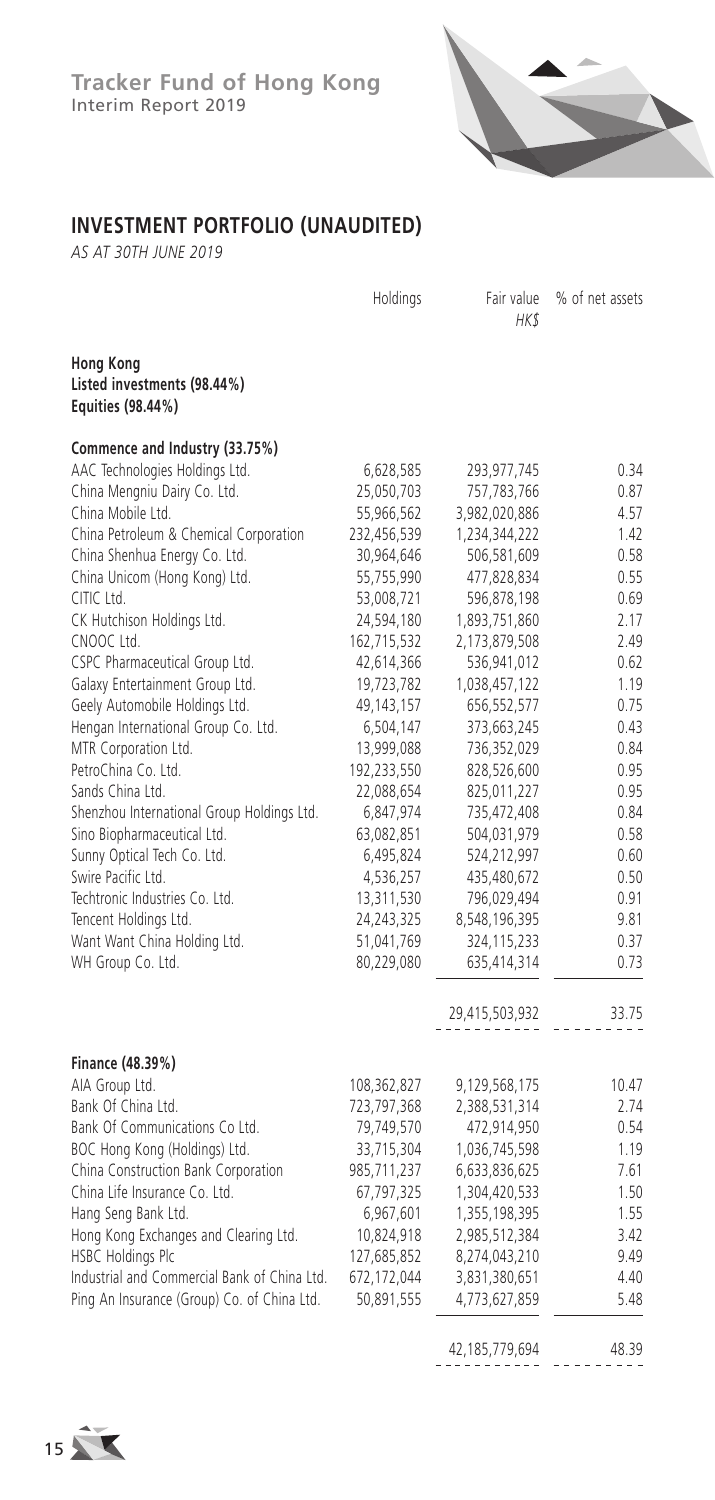

## **INVESTMENT PORTFOLIO (UNAUDITED) (Continued)**

*AS AT 30TH JUNE 2019*

|                                                      | Holdings                | HK\$           | Fair value % of net assets |
|------------------------------------------------------|-------------------------|----------------|----------------------------|
| Properties (11.41%)                                  |                         |                |                            |
| China Overseas Land & Investment Ltd.                | 34,937,293              | 1,006,194,038  | 1.15                       |
| China Resources Land Ltd.                            | 25,259,027              | 868,910,529    | 1.00                       |
| CK Asset Holdings Ltd.                               | 23,555,671              | 1,440,429,282  | 1.65                       |
| Country Garden Holdings Co. Ltd.                     | 69,032,436              | 820,105,340    | 0.94                       |
| Hang Lung Properties Ltd.                            | 18,440,624              | 342,626,794    | 0.39                       |
| Henderson Land Development Co. Ltd.                  | 13,233,385              | 569,697,224    | 0.65                       |
| Link Real Estate Investment Trust                    | 19,218,251              | 1,844,952,096  | 2.12                       |
| New World Development Co. Ltd.                       | 55,853,852              | 682,534,071    | 0.78                       |
| Sino Land Co. Ltd.                                   | 27,717,418              | 363,098,176    | 0.42                       |
| Sun Hung Kai Properties Ltd.                         | 10,558,753              | 1,399,034,773  | 1.61                       |
| Wharf Real Estate Investment Co. Ltd.                | 11,065,713              | 609,167,501    | 0.70                       |
|                                                      |                         | 9,946,749,824  | 11.41                      |
|                                                      |                         |                |                            |
| Utilities (4.89%)<br>CK Infrastructure Holdings Ltd. |                         | 461,133,982    | 0.53                       |
| CLP Holdings Ltd.                                    | 7,239,152<br>17,264,217 | 1,488,175,505  | 1.71                       |
| Hong Kong and China Gas Co. Ltd.                     | 92,524,097              | 1,602,517,360  | 1.84                       |
| Power Assets Holdings Ltd.                           | 12.639.745              | 710,353,669    | 0.81                       |
|                                                      |                         |                |                            |
|                                                      |                         | 4,262,180,516  | 4.89                       |
|                                                      |                         |                |                            |
| <b>Total Listed Equities</b>                         |                         | 85,810,213,966 | 98.44                      |
|                                                      |                         |                |                            |
| Total investments, at cost                           |                         | 83,463,210,874 |                            |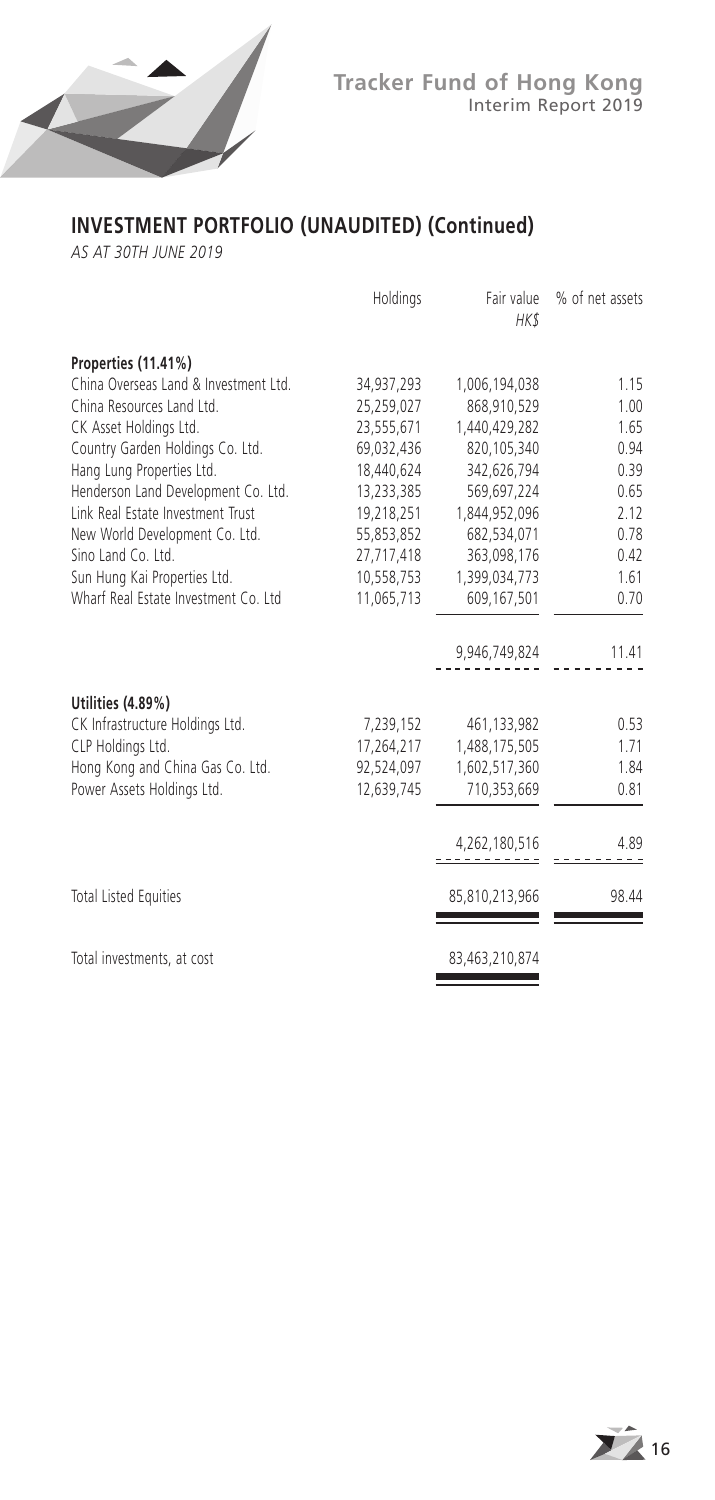

## **STATEMENT OF MOVEMENTS IN INVESTMENT PORTFOLIO (UNAUDITED)**

*FOR THE PERIOD ENDED 30TH JUNE 2019*

|                                       | (UNAUDITED)<br>Holdings |             |                 |             |
|---------------------------------------|-------------------------|-------------|-----------------|-------------|
|                                       | 31.12.2018              | Additions   | Disposals       | 30.06.2019  |
| Hong Kong                             |                         |             |                 |             |
| <b>Listed investments</b>             |                         |             |                 |             |
| <b>Equities</b>                       |                         |             |                 |             |
| Commerce and Industry                 |                         |             |                 |             |
| AAC Technologies Holdings Ltd.        | 7,073,483               | 3,678,025   | (4, 122, 923)   | 6,628,585   |
| China Mengniu Dairy Co. Ltd.          | 26,522,853              | 38,894,903  | (40, 367, 053)  | 25,050,703  |
| China Mobile Ltd.                     | 59,379,252              | 31,117,709  | (34, 530, 399)  | 55,966,562  |
| China Petroleum &                     |                         |             |                 |             |
| Chemical Corporation                  | 246, 145, 451           | 129,248,389 | (142,937,301)   | 232,456,539 |
| China Shenhua Energy Co. Ltd.         | 32,788,397              | 17,216,537  | (19,040,288)    | 30,964,646  |
| China Unicom (Hong Kong) Ltd.         | 59,176,631              | 31,001,042  | (34, 421, 683)  | 55,755,990  |
| CITIC Ltd.                            | 56,130,571              | 29,473,093  | (32, 594, 943)  | 53,008,721  |
| CK Hutchison Holdings Ltd.            | 26,052,156              | 13,674,408  | (15, 132, 384)  | 24,594,180  |
| CNOOC Ltd.                            | 172,296,964             | 90,470,863  | (100, 052, 295) | 162,715,532 |
| CSPC Pharmaceutical Group Ltd.        | 45,435,113              | 23,704,621  | (26, 525, 368)  | 42,614,366  |
| Galaxy Entertainment Group Ltd.       | 22,914,365              | 11,485,234  | (14, 675, 817)  | 19,723,782  |
| Geely Automobile Holdings Ltd.        | 51,967,701              | 27,339,333  | (30, 163, 877)  | 49,143,157  |
| Hengan International Group Co. Ltd.   | 6,982,499               | 3,601,734   | (4,080,086)     | 6,504,147   |
| MTR Corporation Ltd.                  | 17,772,418              | 9,456,585   | (13, 229, 915)  | 13,999,088  |
| PetroChina Co. Ltd.                   | 203,555,680             | 106,883,028 | (118, 205, 158) | 192,233,550 |
| Sands China Ltd.                      | 23,386,174              | 12,281,916  | (13, 579, 436)  | 22,088,654  |
| Shenzhou International Group          |                         |             |                 |             |
| Holdings Ltd.                         | 7,262,499               | 3,807,801   | (4,222,326)     | 6,847,974   |
| Sino Biopharmaceutical Ltd.           | 67,170,000              | 34,962,491  | (39,049,640)    | 63,082,851  |
| Sunny Optical Tech Co. Ltd.           | 6,879,365               | 3,612,083   | (3,995,624)     | 6,495,824   |
| Swire Pacific Ltd.                    | 4,803,240               | 2,522,682   | (2,789,665)     | 4,536,257   |
| Techtronic Industries Co. Ltd.        |                         | 17,516,136  | (4,204,606)     | 13,311,530  |
| Tencent Holdings Ltd.                 | 26,341,862              | 13,581,911  | (15,680,448)    | 24,243,325  |
| Want Want China Holding Ltd.          | 54,103,925              | 28,379,149  | (31, 441, 305)  | 51,041,769  |
| WH Group Co. Ltd.                     | 84,950,171              | 44,609,032  | (49, 330, 123)  | 80,229,080  |
| <b>Finance</b>                        |                         |             |                 |             |
| AIA Group Ltd.                        | 116,701,777             | 60,102,263  | (68, 441, 213)  | 108,362,827 |
| Bank of China Ltd.                    | 766,884,520             | 402,435,147 | (445, 522, 299) | 723,797,368 |
| Bank of Communications Co Ltd.        | 84,445,945              | 44,341,617  | (49, 037, 992)  | 79,749,570  |
| BOC Hong Kong (Holdings) Ltd.         | 35,700,959              | 18,745,609  | (20, 731, 264)  | 33,715,304  |
| China Construction Bank Corporation   | 1,045,530,877           | 548,061,057 | (607, 880, 697) | 985,711,237 |
| China Life Insurance Co. Ltd.         | 71,789,626              | 37,695,780  | (41,688,081)    | 67,797,325  |
| Hang Seng Bank Ltd.                   | 7,377,977               | 3,873,655   | (4, 284, 031)   | 6,967,601   |
| Hong Kong Exchanges and Clearing Ltd. | 11,490,621              | 6,146,690   | (6, 812, 393)   | 10,824,918  |
| HSBC Holdings Plc                     | 127,028,918             | 85,620,940  | (84,964,006)    | 127,685,852 |
| Industrial and Commercial Bank of     |                         |             |                 |             |
| China Ltd.                            | 712,110,595             | 373,732,013 | (413, 670, 564) | 672,172,044 |
| Ping An Insurance (Group) Co. of      |                         |             |                 |             |
| China Ltd.                            | 53,915,632              | 28,296,024  | (31, 320, 101)  | 50,891,555  |

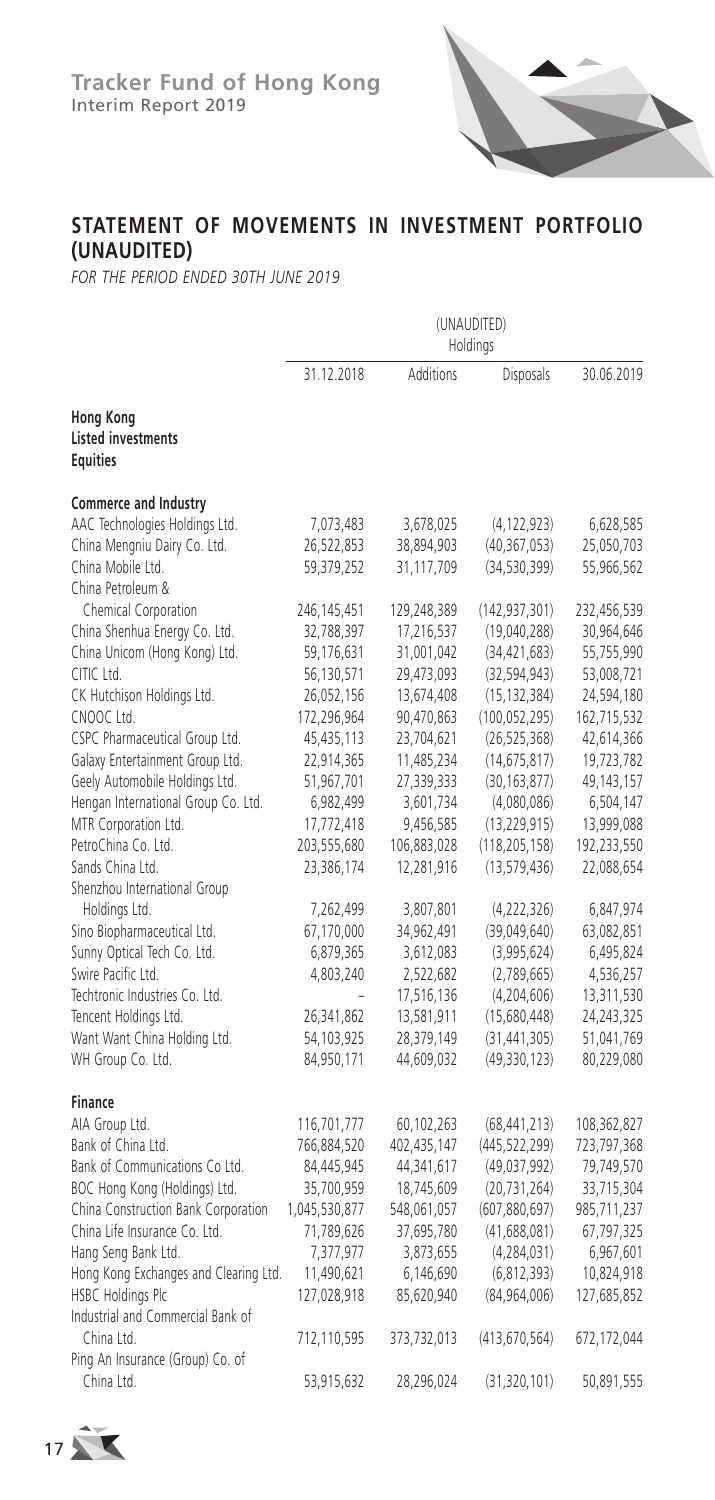

## **STATEMENT OF MOVEMENTS IN INVESTMENT PORTFOLIO (UNAUDITED) (Continued)**

*FOR THE PERIOD ENDED 30TH JUNE 2019*

|                                 | (UNAUDITED)<br>Holdings |            |                  |            |
|---------------------------------|-------------------------|------------|------------------|------------|
|                                 | 31.12.2018              | Additions  | <b>Disposals</b> | 30.06.2019 |
| <b>Properties</b>               |                         |            |                  |            |
| China Overseas Land &           |                         |            |                  |            |
| Investment Ltd.                 | 36,996,438              | 19,424,592 | (21, 483, 737)   | 34,937,293 |
| China Resources Land Ltd.       | 26,747,682              | 14,044,651 | (15, 533, 306)   | 25,259,027 |
| CK Asset Holdings Ltd.          | 24,970,306              | 13,097,007 | (14, 511, 642)   | 23,555,671 |
| Country Garden Holdings         |                         |            |                  |            |
| Co. Ltd.                        | 73,410,545              | 38,421,912 | (42,800,021)     | 69,032,436 |
| Hang Lung Properties Ltd.       | 19,526,812              | 10,075,200 | (11, 161, 388)   | 18,440,624 |
| Henderson Land Development      |                         |            |                  |            |
| $Co.$ Ltd.                      | 12,738,214              | 8,000,140  | (7, 504, 969)    | 13,233,385 |
| New World Development           |                         |            |                  |            |
| Co. Ltd.                        | 59,128,772              | 31,107,679 | (34, 382, 599)   | 55,853,852 |
| Sino Land Co. Ltd.              | 28,659,964              | 15,546,304 | (16, 488, 850)   | 27,717,418 |
| Sun Hung Kai Properties Ltd.    | 11,224,225              | 5,870,637  | (6, 536, 109)    | 10,558,753 |
| Link Real Estate Investment     |                         |            |                  |            |
| Trust                           | 20,445,174              | 10,674,689 | (11, 901, 612)   | 19,218,251 |
| Wharf Real Estate Investment    |                         |            |                  |            |
| Co. Ltd                         | 11,716,715              | 6,153,083  | (6,804,085)      | 11,065,713 |
| <b>Utilities</b>                |                         |            |                  |            |
| China Resources Power Holdings  |                         |            |                  |            |
| Co. Ltd.                        | 18,563,810              | 4,390,330  | (22, 954, 140)   |            |
| CK Infrastructure Holdings Ltd. | 6,393,221               | 4,572,798  | (3,726,867)      | 7,239,152  |
| CLP Holdings Ltd.               | 18,280,502              | 9,598,622  | (10,614,907)     | 17,264,217 |
| Hong Kong and China Gas         |                         |            |                  |            |
| Co. Ltd.                        | 89,065,359              | 55,934,916 | (52, 476, 178)   | 92,524,097 |
| Power Assets Holdings Ltd.      | 13,383,635              | 7,027,618  | (7, 771, 508)    | 12,639,745 |

## **PERFORMANCE RECORD (UNAUDITED)**

*FOR THE PERIOD ENDED 30TH JUNE 2019*

#### **Fund Performance**

During the period ended 30th June 2019, the Hang Seng Index increased by 10.43% (2018: decreased by 3.22%), while the net asset value per unit of the Fund increased by 11.94% (2018: decreased by 2.16%).